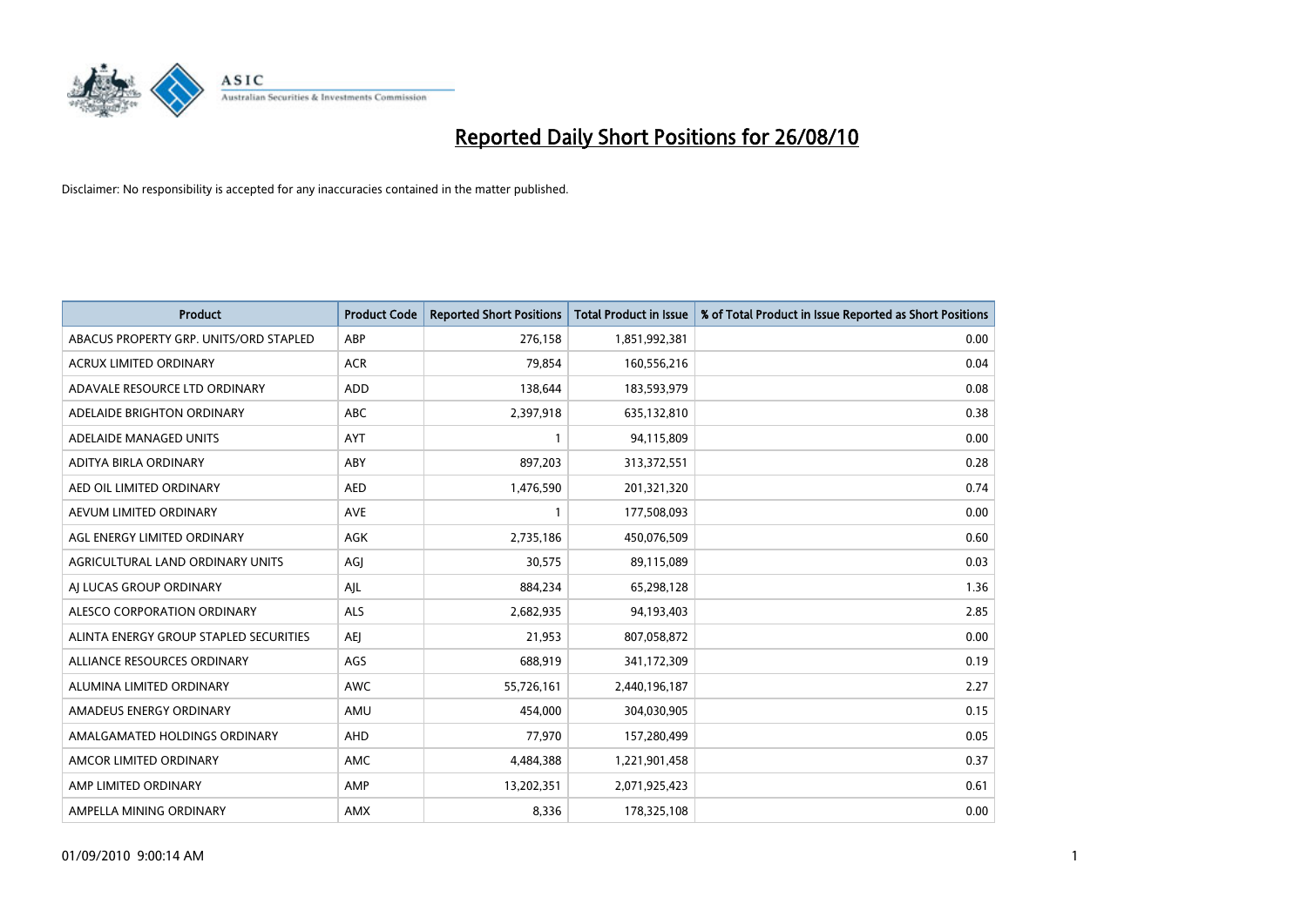

| <b>Product</b>                          | <b>Product Code</b> | <b>Reported Short Positions</b> | Total Product in Issue | % of Total Product in Issue Reported as Short Positions |
|-----------------------------------------|---------------------|---------------------------------|------------------------|---------------------------------------------------------|
| ANDEAN RESOURCES LTD ORDINARY           | <b>AND</b>          | 306,054                         | 542,257,867            | 0.04                                                    |
| ANGLOGOLD ASHANTI CDI 5:1               | AGG                 | 503                             | 89,207,765             | 0.00                                                    |
| ANSELL LIMITED ORDINARY                 | <b>ANN</b>          | 1,545,532                       | 131,577,652            | 1.18                                                    |
| ANTARES ENERGY LTD ORDINARY             | <b>AZZ</b>          | 537,597                         | 299,333,110            | 0.18                                                    |
| ANZ BANKING GRP LTD ORDINARY            | ANZ                 | 5,328,821                       | 2,559,301,430          | 0.17                                                    |
| APA GROUP STAPLED SECURITIES            | <b>APA</b>          | 5,807,244                       | 542,318,629            | 1.08                                                    |
| APEX MINERALS NL ORDINARY               | <b>AXM</b>          | 885,146                         | 3,567,819,909          | 0.02                                                    |
| APN EUROPEAN RETAIL UNITS STAPLED SEC.  | <b>AEZ</b>          | 11,832                          | 544,910,660            | 0.00                                                    |
| APN NEWS & MEDIA ORDINARY               | <b>APN</b>          | 9,203,746                       | 598,823,853            | 1.53                                                    |
| APOLLO GAS LIMITED ORDINARY             | <b>AZO</b>          | 71,180                          | 83,488,660             | 0.09                                                    |
| AQUARIUS PLATINUM. ORDINARY             | <b>AOP</b>          | 5,271,958                       | 463,231,008            | 1.15                                                    |
| AQUILA RESOURCES ORDINARY               | <b>AQA</b>          | 1,510,062                       | 322,273,136            | 0.45                                                    |
| ARAFURA RESOURCE LTD ORDINARY           | <b>ARU</b>          | 58,061                          | 290,640,342            | 0.02                                                    |
| ARB CORPORATION ORDINARY                | ARP                 | 3,200                           | 72,481,302             | 0.00                                                    |
| ARDENT LEISURE GROUP STAPLED SECURITIES | AAD                 | 25,611                          | 309,109,468            | 0.01                                                    |
| ARISTOCRAT LEISURE ORDINARY             | ALL                 | 23,170,132                      | 533,379,348            | 4.34                                                    |
| ASCIANO GROUP STAPLED SECURITIES        | <b>AIO</b>          | 28,328,491                      | 2,926,103,883          | 0.94                                                    |
| ASG GROUP LIMITED ORDINARY              | <b>ASZ</b>          | 40,398                          | 151,836,046            | 0.02                                                    |
| ASPEN GROUP ORD/UNITS STAPLED           | APZ                 | 390,792                         | 579,980,076            | 0.06                                                    |
| ASTON RES LTD ORDINARY                  | <b>AZT</b>          | 33,557                          | 204,527,604            | 0.02                                                    |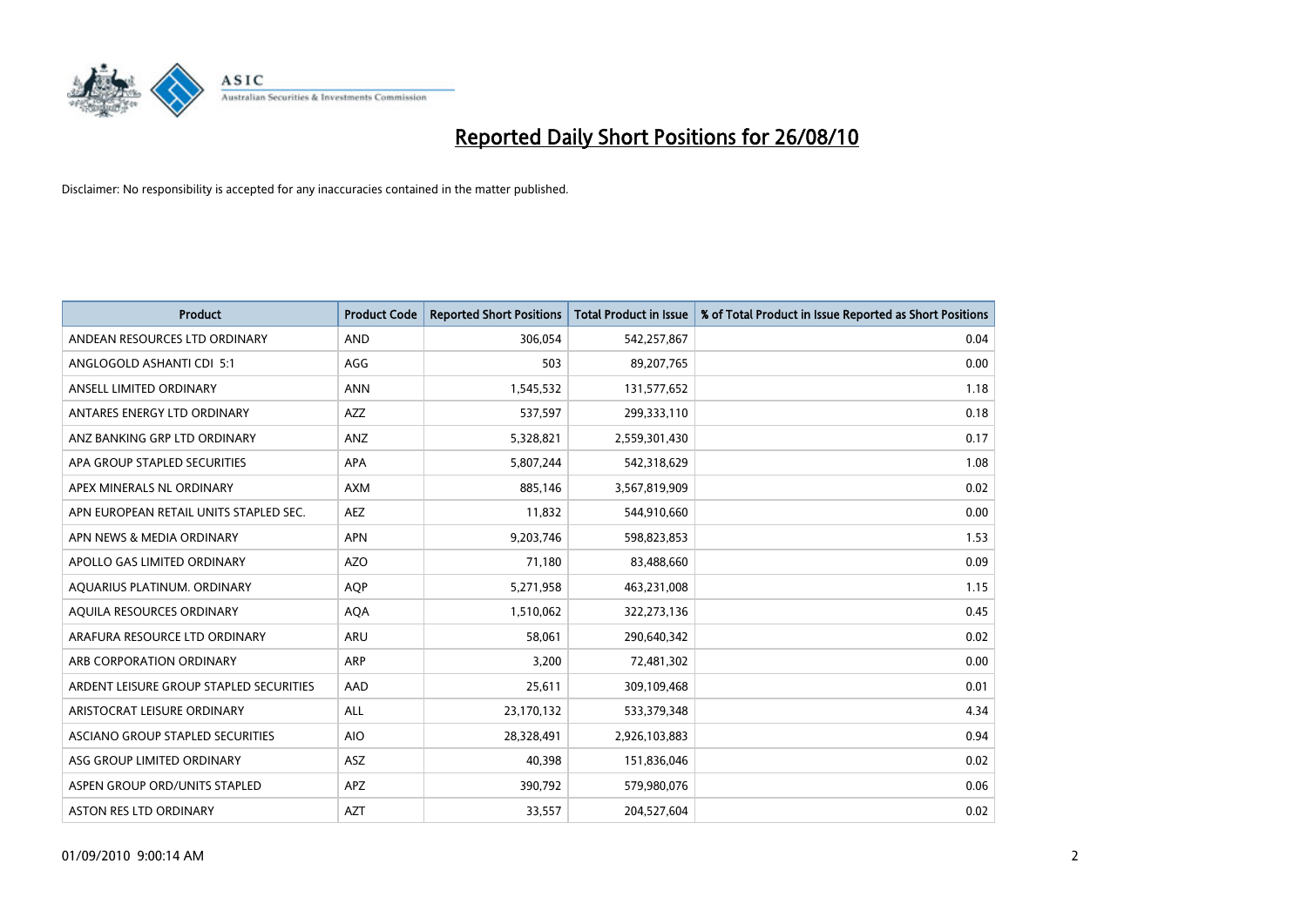

| <b>Product</b>                          | <b>Product Code</b> | <b>Reported Short Positions</b> | <b>Total Product in Issue</b> | % of Total Product in Issue Reported as Short Positions |
|-----------------------------------------|---------------------|---------------------------------|-------------------------------|---------------------------------------------------------|
| ASTRO JAP PROP GROUP STAPLED SECURITIES | AJA                 | 50.570                          | 508,212,161                   | 0.01                                                    |
| ASX LIMITED ORDINARY                    | <b>ASX</b>          | 3,307,948                       | 173,576,316                   | 1.90                                                    |
| ATLAS IRON LIMITED ORDINARY             | <b>AGO</b>          | 4,982,901                       | 540,009,119                   | 0.92                                                    |
| AUCKLAND INTERNATION ORDINARY           | <b>AIA</b>          | 54                              | 1,310,392,831                 | 0.00                                                    |
| <b>AURORA OIL &amp; GAS ORDINARY</b>    | <b>AUT</b>          | 36,195                          | 276,690,342                   | 0.01                                                    |
| <b>AUROX RESOURCES ORDINARY</b>         | <b>AXO</b>          | $\overline{2}$                  | 196,044,413                   | 0.00                                                    |
| AUSDRILL LIMITED ORDINARY               | ASL                 | 92,050                          | 254,290,140                   | 0.02                                                    |
| AUSENCO LIMITED ORDINARY                | AAX                 | 3,379,918                       | 122,427,576                   | 2.75                                                    |
| <b>AUST VINTAGE LTD ORDINARY</b>        | <b>AVG</b>          | 62,398                          | 128,282,317                   | 0.05                                                    |
| <b>AUSTAL LIMITED ORDINARY</b>          | ASB                 | 253,791                         | 188,069,638                   | 0.13                                                    |
| AUSTAR UNITED ORDINARY                  | <b>AUN</b>          | 11,982,957                      | 1,260,030,198                 | 0.95                                                    |
| <b>AUSTBROKERS HOLDINGS ORDINARY</b>    | <b>AUB</b>          | $\overline{2}$                  | 52,736,987                    | 0.00                                                    |
| AUSTIN ENGINEERING ORDINARY             | ANG                 | 1,149                           | 69,414,403                    | 0.00                                                    |
| AUSTRALAND PROPERTY STAPLED SECURITY    | <b>ALZ</b>          | 252,173                         | 576,837,197                   | 0.04                                                    |
| AUSTRALIAN AGRICULT, ORDINARY           | AAC                 | 4,734,596                       | 264,264,459                   | 1.77                                                    |
| AUSTRALIAN EDUCATION UNITS              | AEU                 | 625,000                         | 134,973,383                   | 0.46                                                    |
| AUSTRALIAN INFRASTR. UNITS/ORDINARY     | <b>AIX</b>          | 194,267                         | 620,733,944                   | 0.02                                                    |
| AUSTRALIAN MINES LTD ORDINARY           | <b>AUZ</b>          | 1,400,000                       | 6,981,662,168                 | 0.02                                                    |
| AUSTRALIAN PHARM, ORDINARY              | API                 | 584,413                         | 488,115,883                   | 0.12                                                    |
| AUTOMOTIVE HOLDINGS ORDINARY            | <b>AHE</b>          | 3,807                           | 225,731,300                   | 0.00                                                    |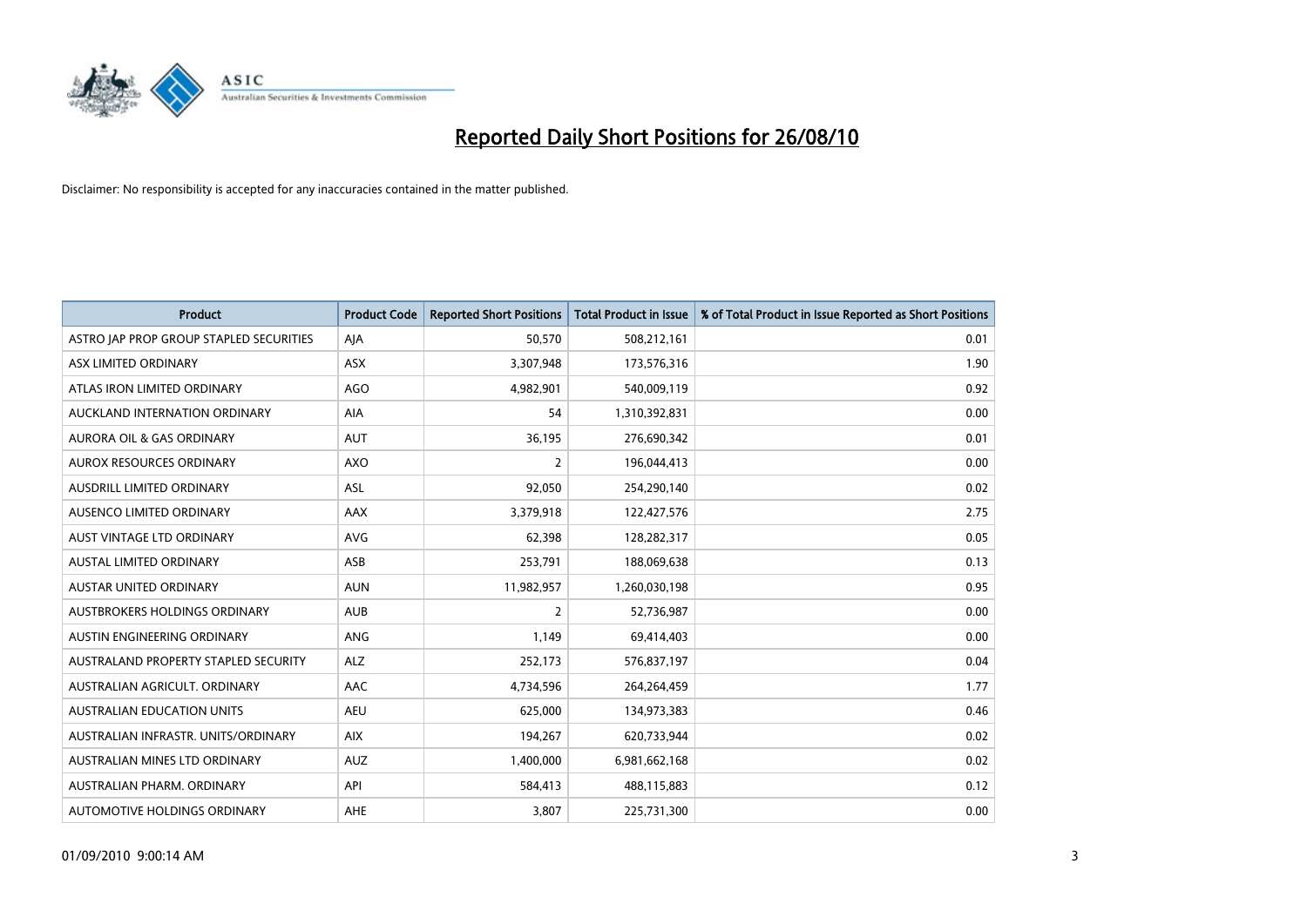

| <b>Product</b>                       | <b>Product Code</b> | <b>Reported Short Positions</b> | <b>Total Product in Issue</b> | % of Total Product in Issue Reported as Short Positions |
|--------------------------------------|---------------------|---------------------------------|-------------------------------|---------------------------------------------------------|
| AVEXA LIMITED ORDINARY               | <b>AVX</b>          | 243,657                         | 847,688,779                   | 0.03                                                    |
| AVOCA RESOURCES ORDINARY             | <b>AVO</b>          | 15,532,139                      | 290,892,011                   | 5.34                                                    |
| AWB LIMITED ORDINARY                 | AWB                 | 1,098,569                       | 817,304,356                   | 0.12                                                    |
| AWE LIMITED ORDINARY                 | <b>AWE</b>          | 865,637                         | 521,871,941                   | 0.17                                                    |
| AXA ASIA PACIFIC ORDINARY            | <b>AXA</b>          | 1,502,464                       | 2,067,095,545                 | 0.06                                                    |
| BANK OF QUEENSLAND. ORDINARY         | <b>BOQ</b>          | 365,619                         | 215,681,127                   | 0.17                                                    |
| <b>BANNERMAN RESOURCES ORDINARY</b>  | <b>BMN</b>          | 525,214                         | 201,710,934                   | 0.26                                                    |
| <b>BASS STRAIT OIL CO ORDINARY</b>   | <b>BAS</b>          | 1,482                           | 291,030,250                   | 0.00                                                    |
| BATAVIA MINING ORDINARY              | <b>BTV</b>          | 2,500                           | 153,032,145                   | 0.00                                                    |
| <b>BAUXITE RESOURCE LTD ORDINARY</b> | <b>BAU</b>          | 44,797                          | 234,379,896                   | 0.02                                                    |
| <b>BC IRON LIMITED ORDINARY</b>      | <b>BCI</b>          | 27,629                          | 83,911,000                    | 0.04                                                    |
| BEACH ENERGY LIMITED ORDINARY        | <b>BPT</b>          | 1,435,912                       | 1,092,548,972                 | 0.13                                                    |
| BENDIGO AND ADELAIDE ORDINARY        | <b>BEN</b>          | 3,855,238                       | 354,487,961                   | 1.09                                                    |
| <b>BENDIGO MINING LTD ORDINARY</b>   | <b>BDG</b>          | 9,388,120                       | 509,712,735                   | 1.85                                                    |
| BERKELEY RESOURCES ORDINARY          | <b>BKY</b>          | 6,527                           | 137,590,319                   | 0.00                                                    |
| BHP BILLITON LIMITED ORDINARY        | <b>BHP</b>          | 36,876,215                      | 3,356,081,497                 | 1.07                                                    |
| <b>BILLABONG ORDINARY</b>            | <b>BBG</b>          | 6,269,173                       | 253,122,552                   | 2.48                                                    |
| <b>BIOTA HOLDINGS ORDINARY</b>       | <b>BTA</b>          | 2,283,556                       | 179,878,356                   | 1.28                                                    |
| <b>BISALLOY STEEL ORDINARY</b>       | <b>BIS</b>          | 84,480                          | 216,455,965                   | 0.04                                                    |
| BKI INVESTMENT LTD ORDINARY          | <b>BKI</b>          | 508                             | 418,566,158                   | 0.00                                                    |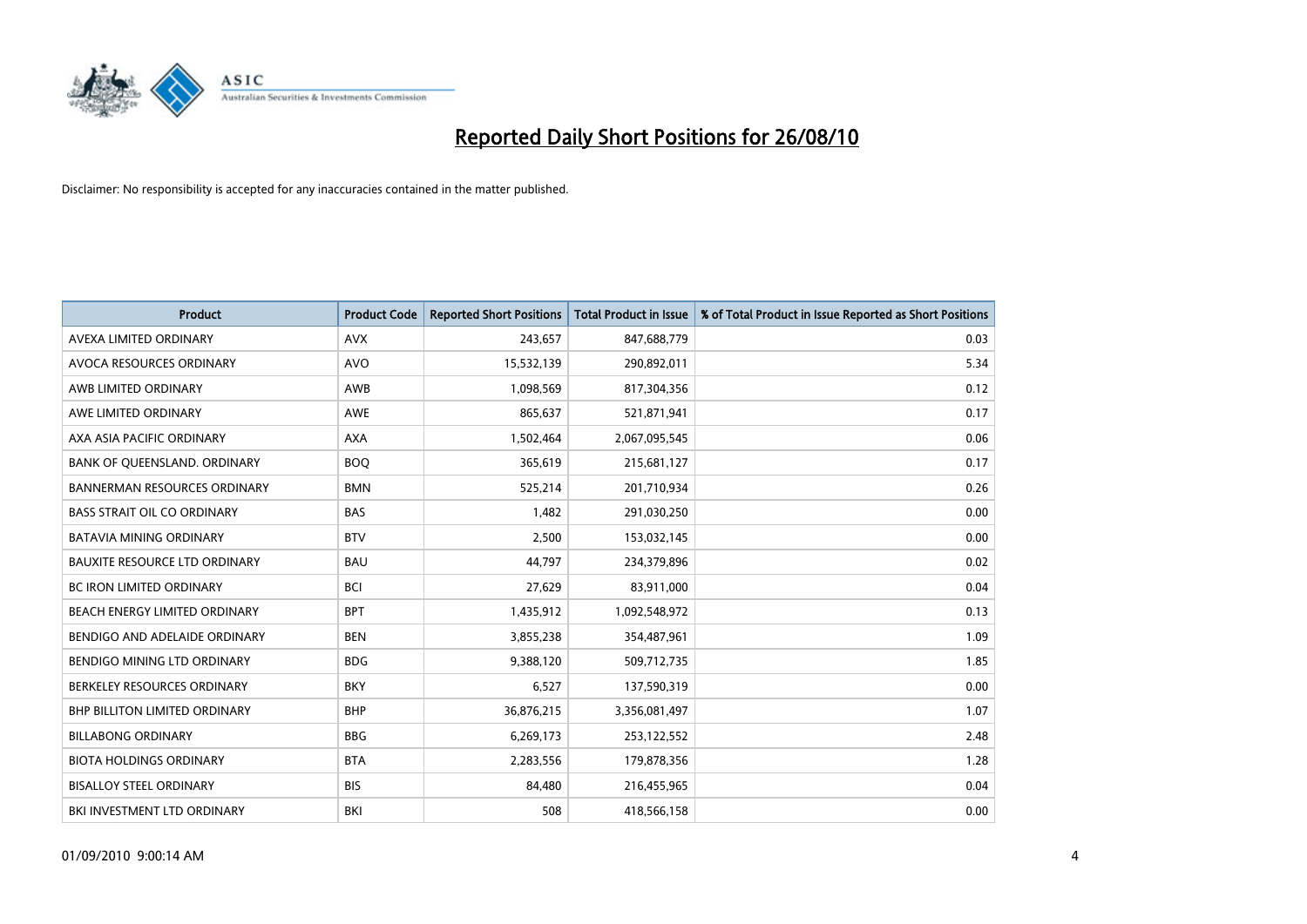

| <b>Product</b>                           | <b>Product Code</b> | <b>Reported Short Positions</b> | <b>Total Product in Issue</b> | % of Total Product in Issue Reported as Short Positions |
|------------------------------------------|---------------------|---------------------------------|-------------------------------|---------------------------------------------------------|
| <b>BLACKTHORN RESOURCES ORDINARY</b>     | <b>BTR</b>          | 35,848                          | 106,885,300                   | 0.03                                                    |
| BLUESCOPE STEEL LTD ORDINARY             | <b>BSL</b>          | 11,147,832                      | 1,823,322,017                 | 0.59                                                    |
| <b>BOART LONGYEAR ORDINARY</b>           | <b>BLY</b>          | 4,267,815                       | 461, 163, 412                 | 0.91                                                    |
| <b>BOOM LOGISTICS ORDINARY</b>           | <b>BOL</b>          | 379,893                         | 460,795,156                   | 0.08                                                    |
| <b>BORAL LIMITED, ORDINARY</b>           | <b>BLD</b>          | 21,835,869                      | 718,853,617                   | 3.01                                                    |
| BOTSWANA METALS LTD ORDINARY             | <b>BML</b>          | 7,000                           | 106,087,760                   | 0.01                                                    |
| <b>BOW ENERGY LIMITED ORDINARY</b>       | <b>BOW</b>          | 2,317,327                       | 280,607,187                   | 0.83                                                    |
| <b>BRADKEN LIMITED ORDINARY</b>          | <b>BKN</b>          | 637,218                         | 138,752,259                   | 0.45                                                    |
| <b>BRAMBLES LIMITED ORDINARY</b>         | <b>BXB</b>          | 8,840,605                       | 1,422,234,685                 | 0.61                                                    |
| <b>BRAVURA SOLUTIONS ORDINARY</b>        | <b>BVA</b>          | 1,252,779                       | 648,127,461                   | 0.19                                                    |
| BREVILLE GROUP LTD ORDINARY              | <b>BRG</b>          | 2,740                           | 129,515,322                   | 0.00                                                    |
| <b>BRICKWORKS LIMITED ORDINARY</b>       | <b>BKW</b>          | 6,492                           | 147,235,904                   | 0.00                                                    |
| <b>BROCKMAN RESOURCES ORDINARY</b>       | <b>BRM</b>          | 141,560                         | 141,588,151                   | 0.10                                                    |
| BT INVESTMENT MNGMNT ORDINARY            | <b>BTT</b>          | 550,390                         | 160,000,000                   | 0.34                                                    |
| <b>BUNNINGS WAREHOUSE ORDINARY UNITS</b> | <b>BWP</b>          | 465,892                         | 420,711,773                   | 0.11                                                    |
| <b>BURU ENERGY ORDINARY</b>              | <b>BRU</b>          | 171,612                         | 182,769,813                   | 0.09                                                    |
| CABCHARGE AUSTRALIA ORDINARY             | CAB                 | 1,421,171                       | 120,437,014                   | 1.17                                                    |
| CALTEX AUSTRALIA ORDINARY                | <b>CTX</b>          | 6,745,829                       | 270,000,000                   | 2.53                                                    |
| CAMPBELL BROTHERS ORDINARY               | <b>CPB</b>          | 465,346                         | 63,517,495                    | 0.74                                                    |
| CAPE LAMBERT RES LTD ORDINARY            | <b>CFE</b>          | 562,500                         | 593,166,467                   | 0.09                                                    |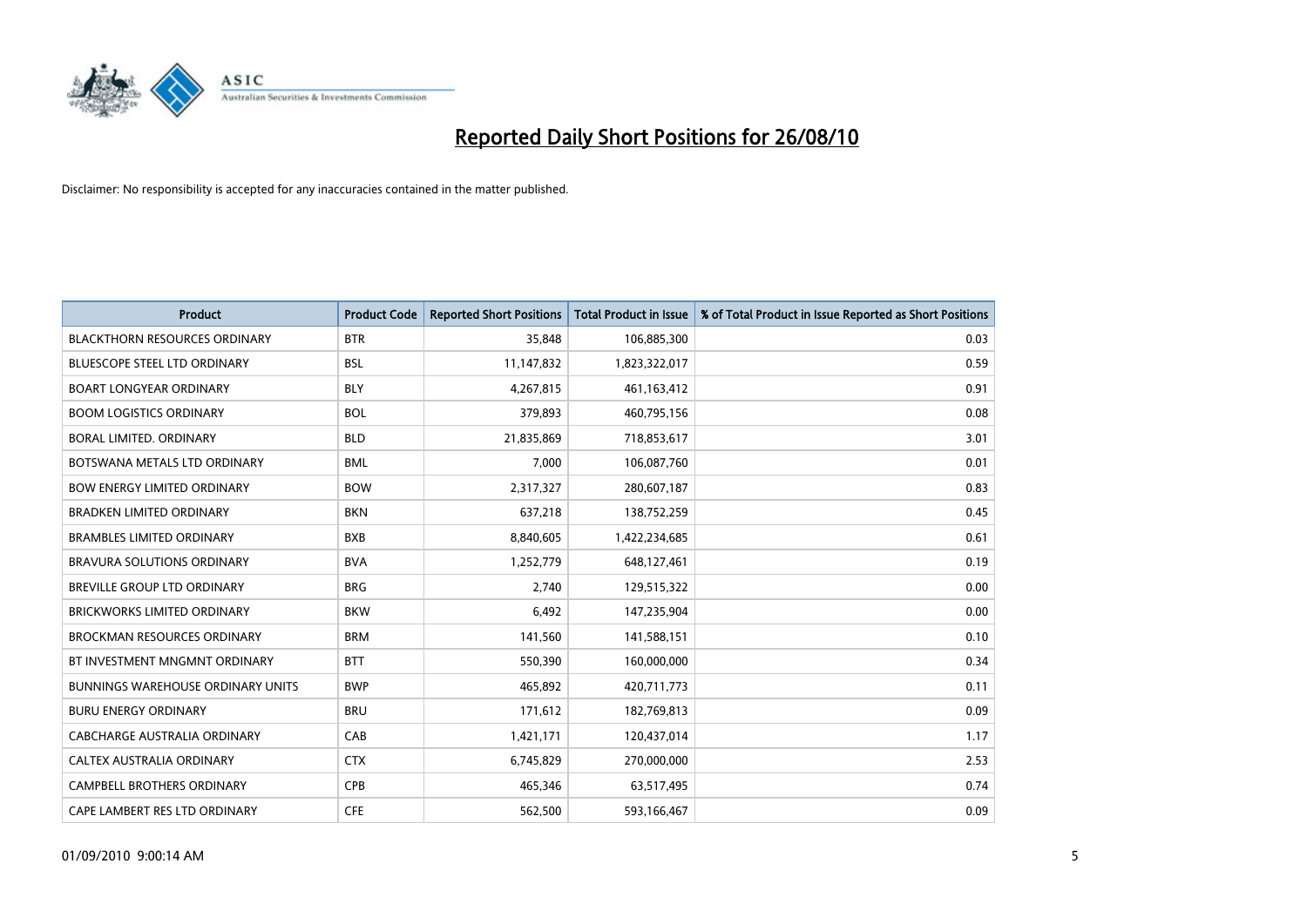

| <b>Product</b>                                | <b>Product Code</b> | <b>Reported Short Positions</b> | <b>Total Product in Issue</b> | % of Total Product in Issue Reported as Short Positions |
|-----------------------------------------------|---------------------|---------------------------------|-------------------------------|---------------------------------------------------------|
| <b>CARBON ENERGY ORDINARY</b>                 | <b>CNX</b>          | 579,137                         | 609,497,650                   | 0.09                                                    |
| <b>CARDNO LIMITED ORDINARY</b>                | CDD                 | 12,795                          | 105,599,600                   | 0.01                                                    |
| CARNARVON PETROLEUM ORDINARY                  | <b>CVN</b>          | 2,408,472                       | 686,759,634                   | 0.34                                                    |
| CARNEGIE WAVE ENERGY ORDINARY                 | <b>CWE</b>          | 83,000                          | 565,237,627                   | 0.01                                                    |
| <b>CARPATHIAN RESOURCES ORDINARY</b>          | <b>CPN</b>          | 75.000                          | 265,533,501                   | 0.03                                                    |
| CARPENTARIA EXP. LTD ORDINARY                 | CAP                 | 9,777                           | 93,821,301                    | 0.01                                                    |
| CARSALES.COM LTD ORDINARY                     | <b>CRZ</b>          | 1,086,963                       | 232,490,800                   | 0.46                                                    |
| CASH CONVERTERS ORD/DIV ACCESS                | CCV                 | 30,519                          | 379,761,025                   | 0.00                                                    |
| <b>CASPIAN OIL &amp; GAS ORDINARY</b>         | <b>CIG</b>          | 50,000                          | 1,331,500,513                 | 0.00                                                    |
| CATALPA RESOURCES ORDINARY                    | CAH                 | 119,032                         | 162,749,311                   | 0.07                                                    |
| <b>CEC GROUP LIMITED ORDINARY</b>             | <b>CEG</b>          | 1,750                           | 79,662,662                    | 0.00                                                    |
| <b>CELLNET GROUP ORDINARY</b>                 | <b>CLT</b>          | 1,342                           | 73,135,185                    | 0.00                                                    |
| <b>CENTENNIAL COAL ORDINARY</b>               | CEY                 | 3,145,223                       | 395,028,737                   | 0.79                                                    |
| CENTRAL PETROLEUM ORDINARY                    | <b>CTP</b>          | 11,455                          | 907,291,115                   | 0.00                                                    |
| CENTRO PROPERTIES UNITS/ORD STAPLED           | <b>CNP</b>          | 323,831                         | 972,414,514                   | 0.03                                                    |
| <b>CENTRO RETAIL GROUP STAPLED SECURITIES</b> | <b>CER</b>          | 715,251                         | 2,286,399,424                 | 0.03                                                    |
| <b>CERAMIC FUEL CELLS ORDINARY</b>            | CFU                 | 132,140                         | 1,029,873,280                 | 0.02                                                    |
| CFS RETAIL PROPERTY UNITS                     | <b>CFX</b>          | 64,751,883                      | 2,510,727,671                 | 2.56                                                    |
| <b>CHALLENGER DIV.PRO. STAPLED UNITS</b>      | <b>CDI</b>          | 89,055                          | 913,426,007                   | 0.01                                                    |
| CHALLENGER F.S.G.LTD ORDINARY                 | CGF                 | 10,851,151                      | 499,473,232                   | 2.16                                                    |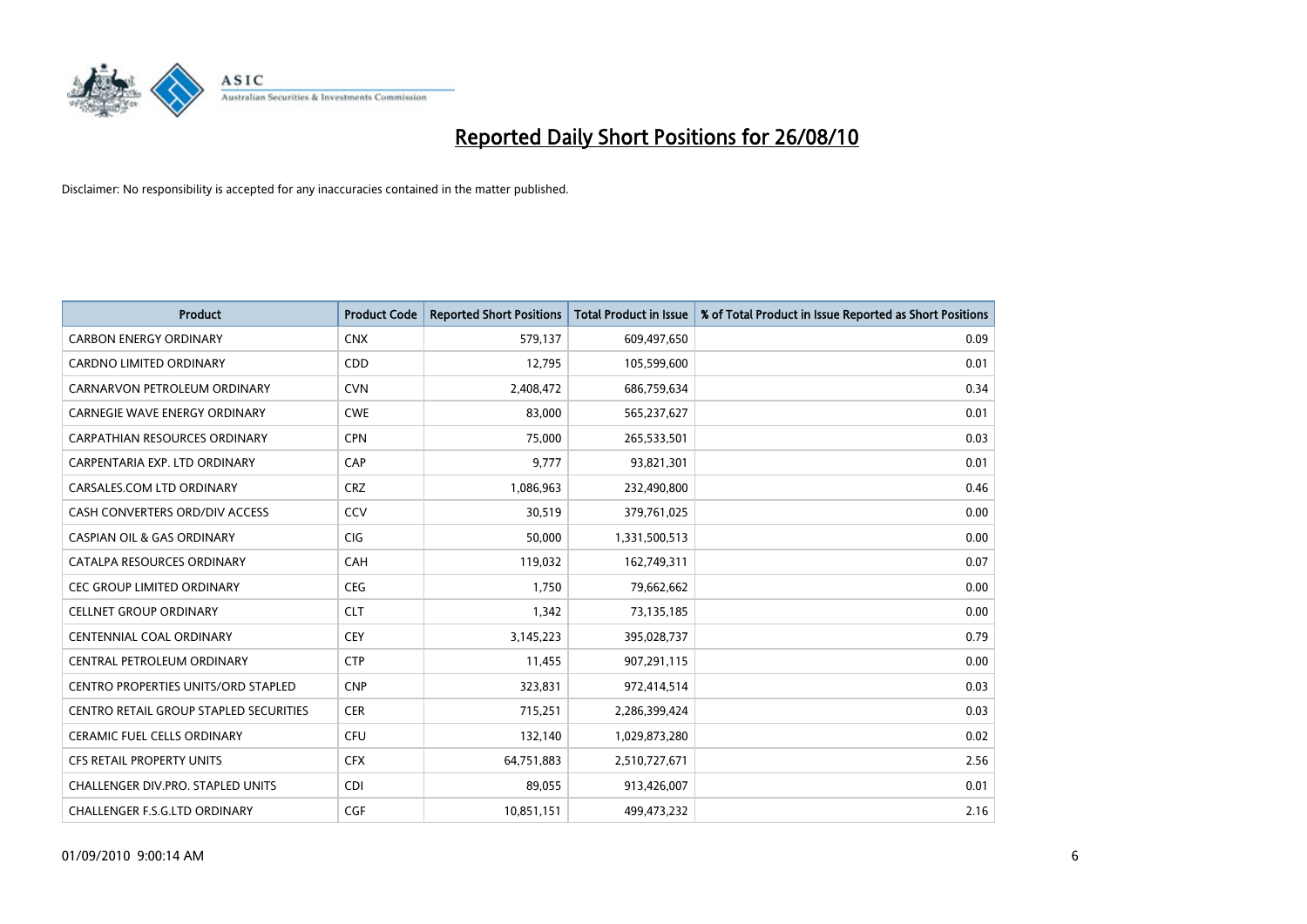

| <b>Product</b>                           | <b>Product Code</b> | <b>Reported Short Positions</b> | <b>Total Product in Issue</b> | % of Total Product in Issue Reported as Short Positions |
|------------------------------------------|---------------------|---------------------------------|-------------------------------|---------------------------------------------------------|
| <b>CHALLENGER INFRAST, STAPLED UNITS</b> | <b>CIF</b>          | 8,420                           | 317,867,768                   | 0.00                                                    |
| <b>CHANDLER MACLEOD LTD ORDINARY</b>     | <b>CMG</b>          | 11,970                          | 421,812,960                   | 0.00                                                    |
| CHARTER HALL GROUP STAPLED US PROHIBIT.  | <b>CHC</b>          | 847,217                         | 1,212,723,832                 | 0.06                                                    |
| <b>CHARTER HALL OFFICE UNIT</b>          | COO                 | 478,770                         | 4,933,132,725                 | 0.01                                                    |
| <b>CHARTER HALL RETAIL UNITS</b>         | <b>COR</b>          | 2,091,459                       | 1,529,040,700                 | 0.13                                                    |
| CHEMGENEX PHARMACEUT ORDINARY            | <b>CXS</b>          | 221,509                         | 283,348,870                   | 0.08                                                    |
| CITADEL RESOURCE GRP ORDINARY            | CGG                 | 1,827,561                       | 2,367,460,116                 | 0.07                                                    |
| CITIGOLD CORP LTD ORDINARY               | <b>CTO</b>          | 2,130,950                       | 928,565,634                   | 0.23                                                    |
| CLINUVEL PHARMACEUT. ORDINARY            | <b>CUV</b>          | 41,277                          | 303,423,665                   | 0.01                                                    |
| <b>CLOUGH LIMITED ORDINARY</b>           | <b>CLO</b>          | 468.668                         | 768,806,269                   | 0.05                                                    |
| <b>COAL &amp; ALLIED ORDINARY</b>        | <b>CNA</b>          | 4,285                           | 86,584,735                    | 0.00                                                    |
| COAL OF AFRICA LTD ORDINARY              | <b>CZA</b>          | 154,663                         | 530,514,663                   | 0.03                                                    |
| COCA-COLA AMATIL ORDINARY                | <b>CCL</b>          | 2,687,963                       | 754,604,969                   | 0.36                                                    |
| <b>COCHLEAR LIMITED ORDINARY</b>         | COH                 | 621.763                         | 56,574,987                    | 1.08                                                    |
| <b>COCKATOO COAL ORDINARY</b>            | <b>COK</b>          | 799,162                         | 602,507,380                   | 0.13                                                    |
| <b>COEUR D'ALENE MINES. CDI 1:1</b>      | <b>CXC</b>          | 1,000                           | 4,427,833                     | 0.02                                                    |
| <b>COFFEY INTERNATIONAL ORDINARY</b>     | COF                 | 18,094                          | 129,035,760                   | 0.01                                                    |
| COMMONWEALTH BANK, ORDINARY              | <b>CBA</b>          | 15,575,184                      | 1,548,817,874                 | 0.96                                                    |
| <b>COMMONWEALTH PROP ORDINARY UNITS</b>  | <b>CPA</b>          | 20,798,601                      | 2,012,803,230                 | 1.01                                                    |
| <b>COMPASS RESOURCES ORDINARY</b>        | <b>CMR</b>          | 101,480                         | 147,402,920                   | 0.07                                                    |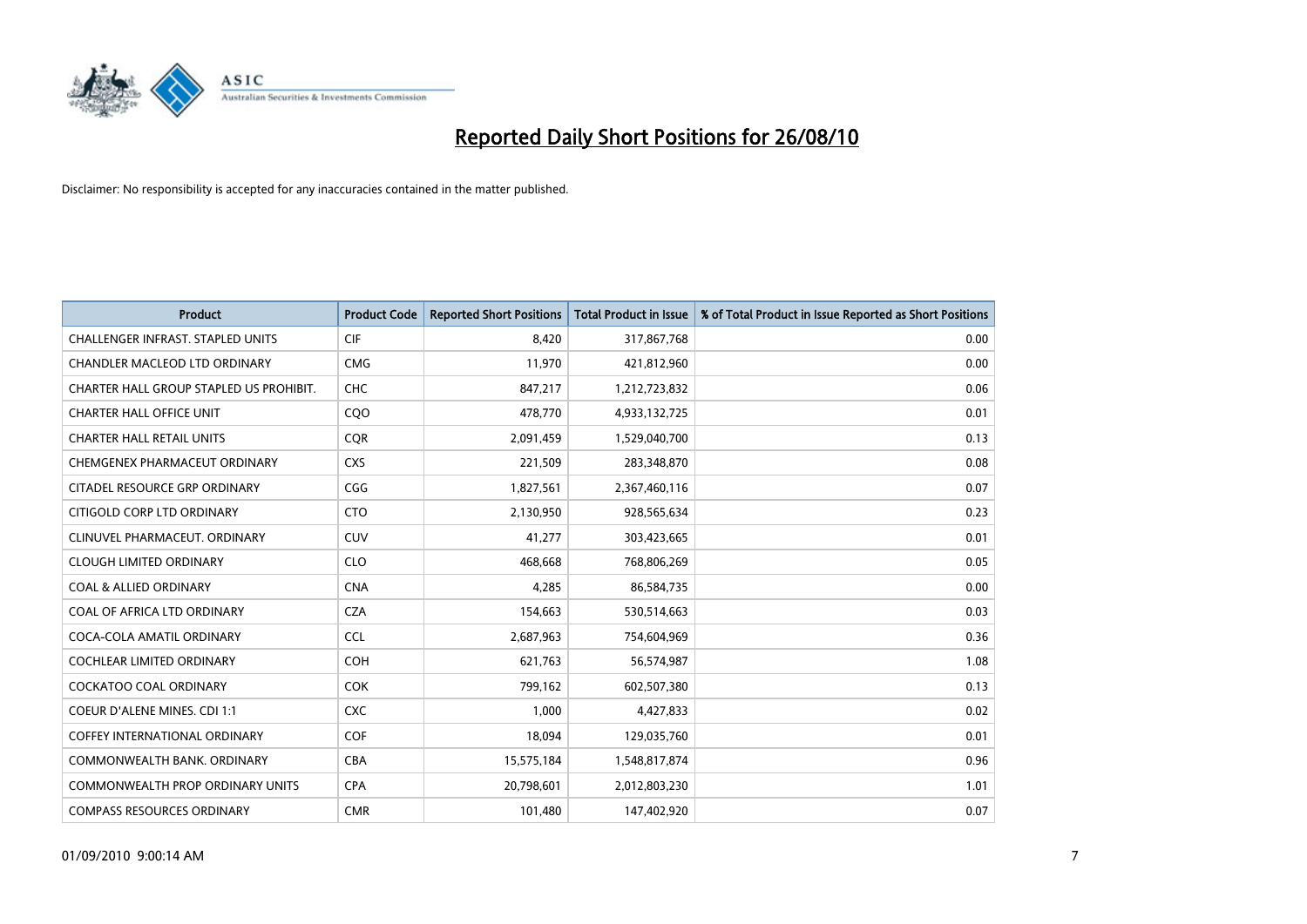

| <b>Product</b>                      | <b>Product Code</b> | <b>Reported Short Positions</b> | <b>Total Product in Issue</b> | % of Total Product in Issue Reported as Short Positions |
|-------------------------------------|---------------------|---------------------------------|-------------------------------|---------------------------------------------------------|
| <b>COMPUTERSHARE LTD ORDINARY</b>   | CPU                 | 3,466,046                       | 555,664,059                   | 0.60                                                    |
| <b>CONNECTEAST GROUP STAPLED</b>    | CEU                 | 28,282,512                      | 3,940,145,951                 | 0.71                                                    |
| CONQUEST MINING ORDINARY            | CQT                 | 3,991,971                       | 353,151,103                   | 1.13                                                    |
| CONSOLIDATED MEDIA. ORDINARY        | <b>CMI</b>          | 3,601,933                       | 596,758,471                   | 0.61                                                    |
| <b>CONTANGO MICROCAP ORDINARY</b>   | <b>CTN</b>          | 7,500                           | 150,088,688                   | 0.00                                                    |
| <b>COOPER ENERGY LTD ORDINARY</b>   | <b>COE</b>          | 14,860                          | 292,576,001                   | 0.01                                                    |
| <b>COPPER STRIKE LTD ORDINARY</b>   | <b>CSE</b>          | 714                             | 116,455,571                   | 0.00                                                    |
| <b>CORPORATE EXPRESS ORDINARY</b>   | <b>CXP</b>          | 148                             | 169,366,966                   | 0.00                                                    |
| COUNT FINANCIAL ORDINARY            | COU                 | 1,382,550                       | 259,888,869                   | 0.53                                                    |
| <b>CRANE GROUP LIMITED ORDINARY</b> | <b>CRG</b>          | 3,767,738                       | 78,286,427                    | 4.78                                                    |
| CROMWELL GROUP STAPLED SECURITIES   | <b>CMW</b>          | 121,479                         | 898,886,642                   | 0.01                                                    |
| <b>CROWN LIMITED ORDINARY</b>       | <b>CWN</b>          | 5,082,342                       | 753,555,290                   | 0.65                                                    |
| <b>CSG LIMITED ORDINARY</b>         | CSV                 | 87,208                          | 242,946,695                   | 0.03                                                    |
| <b>CSL LIMITED ORDINARY</b>         | <b>CSL</b>          | 12,490,372                      | 549,698,043                   | 2.25                                                    |
| <b>CSR LIMITED ORDINARY</b>         | <b>CSR</b>          | 6,341,815                       | 1,514,920,814                 | 0.44                                                    |
| <b>CUDECO LIMITED ORDINARY</b>      | CDU                 | 543,049                         | 136,065,740                   | 0.40                                                    |
| <b>CUSTOMERS LIMITED ORDINARY</b>   | <b>CUS</b>          | 47,709                          | 135,521,531                   | 0.04                                                    |
| DART ENERGY LTD ORDINARY            | <b>DTE</b>          | 1,188,796                       | 419,748,184                   | 0.26                                                    |
| DAVID JONES LIMITED ORDINARY        | <b>DIS</b>          | 19,485,470                      | 510,945,759                   | 3.81                                                    |
| DECMIL GROUP LIMITED ORDINARY       | <b>DCG</b>          | 17,397                          | 123,754,568                   | 0.01                                                    |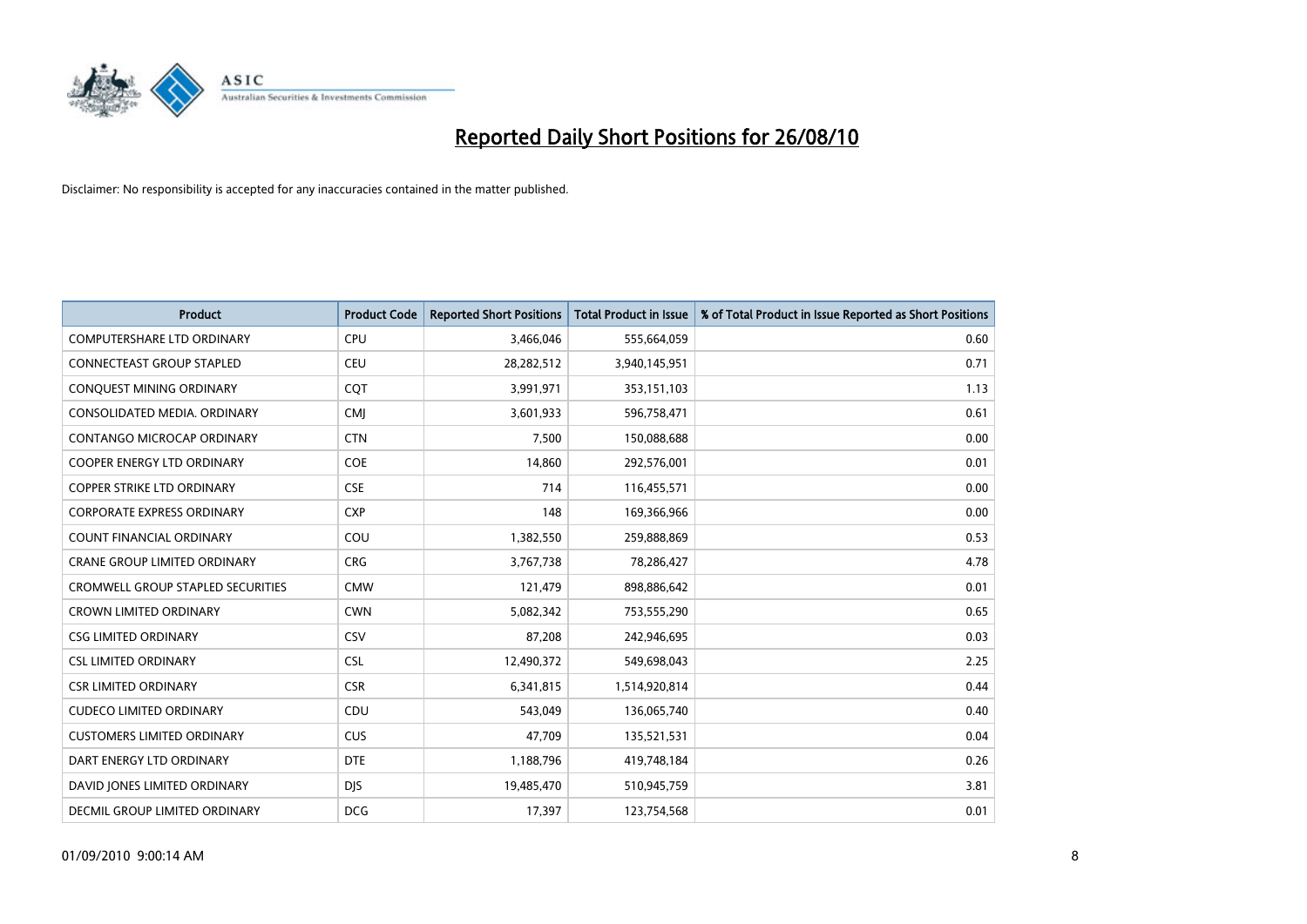

| <b>Product</b>                            | <b>Product Code</b> | <b>Reported Short Positions</b> | <b>Total Product in Issue</b> | % of Total Product in Issue Reported as Short Positions |
|-------------------------------------------|---------------------|---------------------------------|-------------------------------|---------------------------------------------------------|
| DEEP YELLOW LIMITED ORDINARY              | <b>DYL</b>          | 272,987                         | 1,125,814,458                 | 0.02                                                    |
| DEVINE LIMITED ORDINARY                   | <b>DVN</b>          | 1,000                           | 634,918,223                   | 0.00                                                    |
| DEXUS PROPERTY GROUP STAPLED UNITS        | <b>DXS</b>          | 16,847,632                      | 4,820,821,799                 | 0.34                                                    |
| <b>DOMINION MINING ORDINARY</b>           | <b>DOM</b>          | 392,183                         | 103,327,059                   | 0.37                                                    |
| DOMINO PIZZA ENTERPR ORDINARY             | <b>DMP</b>          | $\overline{2}$                  | 68,285,174                    | 0.00                                                    |
| DOWNER EDI LIMITED ORDINARY               | <b>DOW</b>          | 1,909,617                       | 336,582,351                   | 0.57                                                    |
| DUET GROUP STAPLED US PROHIBIT.           | <b>DUE</b>          | 287,255                         | 887,304,690                   | 0.03                                                    |
| DULUXGROUP LIMITED ORDINARY               | <b>DLX</b>          | 296,216                         | 366,945,710                   | 0.06                                                    |
| EASTERN STAR GAS ORDINARY                 | ESG                 | 4,843,578                       | 991,272,041                   | 0.48                                                    |
| EDT RETAIL TRUST UNITS                    | <b>EDT</b>          | 99,457                          | 4,700,290,868                 | 0.00                                                    |
| <b>ELDERS LIMITED ORDINARY</b>            | <b>ELD</b>          | 17,875,496                      | 448,598,480                   | 3.97                                                    |
| ELDORADO GOLD CORP CDI 1:1                | EAU                 | 27,650                          | 22,388,646                    | 0.12                                                    |
| ELIXIR PETROLEUM LTD ORDINARY             | <b>EXR</b>          | 324,400                         | 188,988,472                   | 0.17                                                    |
| <b>EMECO HOLDINGS ORDINARY</b>            | <b>EHL</b>          | 1,954,927                       | 631,237,586                   | 0.32                                                    |
| <b>ENERGY RESOURCES ORDINARY 'A'</b>      | <b>ERA</b>          | 499,859                         | 190,737,934                   | 0.26                                                    |
| <b>ENERGY WORLD CORPOR. ORDINARY</b>      | <b>EWC</b>          | 6,522,857                       | 1,561,166,672                 | 0.40                                                    |
| <b>ENTEK ENERGY LTD ORDINARY</b>          | ETE                 | 489,903                         | 225,192,535                   | 0.22                                                    |
| <b>ENTELLECT SOLUTIONS ORDINARY</b>       | <b>ESN</b>          | 464,050                         | 1,740,334,200                 | 0.03                                                    |
| <b>ENVESTRA LIMITED ORDINARY</b>          | <b>ENV</b>          | 453,703                         | 1,386,827,962                 | 0.03                                                    |
| EQUINOX MINERALS LTD CHESS DEPOSITARY INT | <b>EON</b>          | 8,920,022                       | 707,734,878                   | 1.25                                                    |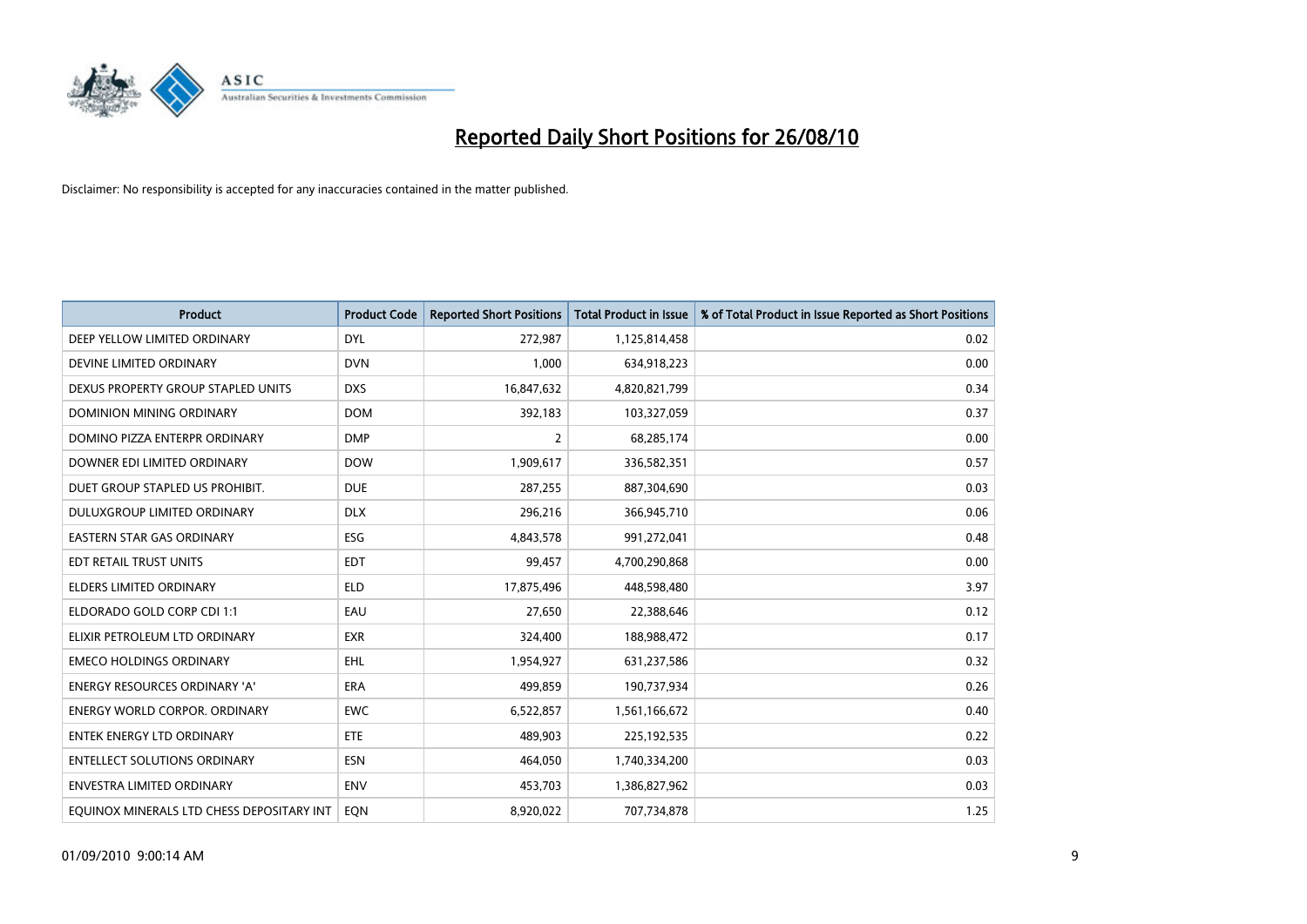

| <b>Product</b>                        | <b>Product Code</b> | <b>Reported Short Positions</b> | <b>Total Product in Issue</b> | % of Total Product in Issue Reported as Short Positions |
|---------------------------------------|---------------------|---------------------------------|-------------------------------|---------------------------------------------------------|
| ETFS METALS. ETFS GOLD                | GOLD                | 291                             | 5,026,305                     | 0.01                                                    |
| EVEREST FINANCIAL ORDINARY            | <b>EFG</b>          | 4,300                           | 251,442,316                   | 0.00                                                    |
| <b>EXTRACT RESOURCES ORDINARY</b>     | <b>EXT</b>          | 1,820,077                       | 243,302,298                   | 0.74                                                    |
| FAIRFAX MEDIA LTD ORDINARY            | <b>FXJ</b>          | 281,778,995                     | 2,351,955,725                 | 11.98                                                   |
| <b>FANTASTIC HOLDINGS ORDINARY</b>    | <b>FAN</b>          | 3,000                           | 102,669,351                   | 0.00                                                    |
| FERRAUS LIMITED ORDINARY              | <b>FRS</b>          | 370                             | 202,695,137                   | 0.00                                                    |
| FISHER & PAYKEL APP. ORDINARY         | <b>FPA</b>          | 9,311,180                       | 724,235,162                   | 1.28                                                    |
| FISHER & PAYKEL H. ORDINARY           | <b>FPH</b>          | 1,184,331                       | 517,418,502                   | 0.23                                                    |
| FKP PROPERTY GROUP STAPLED SECURITIES | <b>FKP</b>          | 5,757,631                       | 1,166,821,398                 | 0.49                                                    |
| FLEETWOOD CORP ORDINARY               | <b>FWD</b>          | 94,804                          | 56,467,182                    | 0.16                                                    |
| FLETCHER BUILDING ORDINARY            | <b>FBU</b>          | 413,605                         | 606,946,993                   | 0.06                                                    |
| FLEXIGROUP LIMITED ORDINARY           | <b>FXL</b>          | 79,831                          | 270,818,164                   | 0.03                                                    |
| <b>FLIGHT CENTRE ORDINARY</b>         | <b>FLT</b>          | 2,542,703                       | 99,782,560                    | 2.54                                                    |
| FLINDERS MINES LTD ORDINARY           | <b>FMS</b>          | 20,752,618                      | 1,820,149,571                 | 1.15                                                    |
| <b>FOCUS MINERALS LTD ORDINARY</b>    | <b>FML</b>          | 303.986                         | 2,865,543,210                 | 0.01                                                    |
| <b>FORGE GROUP LIMITED ORDINARY</b>   | <b>FGE</b>          | 1,989                           | 78,789,014                    | 0.00                                                    |
| FORTE ENERGY NL ORDINARY              | <b>FTE</b>          | 2,658,986                       | 580,658,031                   | 0.46                                                    |
| FORTESCUE METALS GRP ORDINARY         | <b>FMG</b>          | 29,374,796                      | 3,107,448,900                 | 0.92                                                    |
| <b>FOSTER'S GROUP ORDINARY</b>        | FGL                 | 8,796,314                       | 1,930,432,682                 | 0.42                                                    |
| FTD CORPORATION ORDINARY              | <b>FTD</b>          | 8,088                           | 100,421,069                   | 0.01                                                    |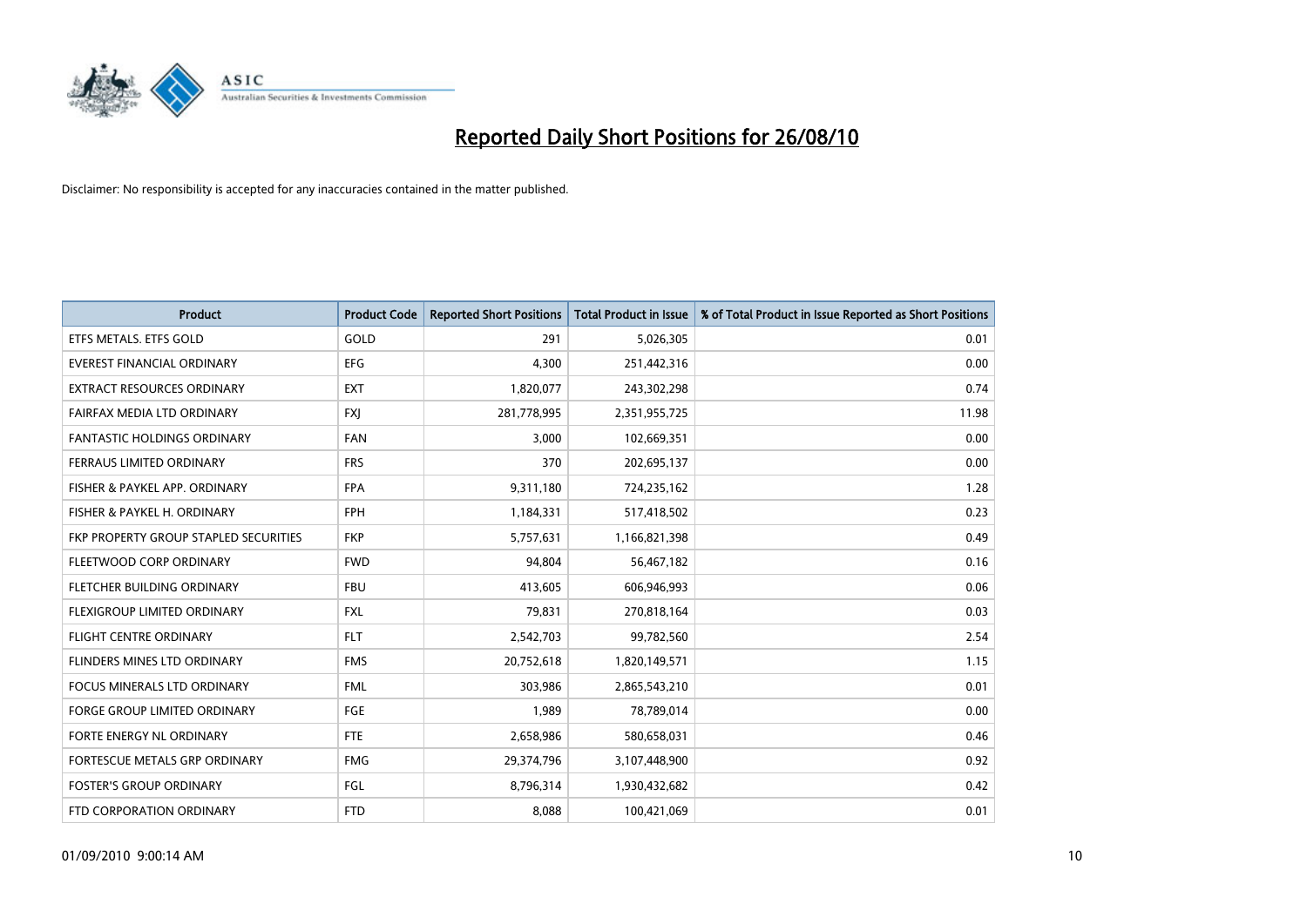

| <b>Product</b>                                   | <b>Product Code</b> | <b>Reported Short Positions</b> | <b>Total Product in Issue</b> | % of Total Product in Issue Reported as Short Positions |
|--------------------------------------------------|---------------------|---------------------------------|-------------------------------|---------------------------------------------------------|
| <b>FUNTASTIC LIMITED ORDINARY</b>                | <b>FUN</b>          | 322,528                         | 340,997,682                   | 0.09                                                    |
| <b>G.U.D. HOLDINGS ORDINARY</b>                  | GUD                 | 194,590                         | 67,703,709                    | 0.28                                                    |
| <b>GALAXY RESOURCES ORDINARY</b>                 | <b>GXY</b>          | 151.666                         | 190,553,358                   | 0.08                                                    |
| <b>GEODYNAMICS LIMITED ORDINARY</b>              | GDY                 | 447,864                         | 292,840,219                   | 0.15                                                    |
| <b>GINDALBIE METALS LTD ORDINARY</b>             | <b>GBG</b>          | 7,819,337                       | 849,478,099                   | 0.90                                                    |
| <b>GIRALIA RESOURCES NL ORDINARY</b>             | <b>GIR</b>          | 305,159                         | 178,360,170                   | 0.16                                                    |
| <b>GLOBAL MINING ORDINARY</b>                    | <b>GMI</b>          | 8,951                           | 194,070,347                   | 0.00                                                    |
| <b>GLOUCESTER COAL ORDINARY</b>                  | GCL                 | 294,786                         | 81,962,133                    | 0.37                                                    |
| <b>GME RESOURCES LTD ORDINARY</b>                | <b>GME</b>          | 800                             | 302,352,750                   | 0.00                                                    |
| <b>GOLDEN GATE PETROL ORDINARY</b>               | GGP                 | 11,538                          | 975,826,623                   | 0.00                                                    |
| <b>GOLDEN WEST RESOURCE ORDINARY</b>             | <b>GWR</b>          | 1,617                           | 164,606,127                   | 0.00                                                    |
| <b>GOODMAN FIELDER, ORDINARY</b>                 | <b>GFF</b>          | 3,661,755                       | 1,380,386,438                 | 0.28                                                    |
| <b>GOODMAN GROUP STAPLED US PROHIBIT.</b>        | <b>GMG</b>          | 7,218,282                       | 6,369,751,394                 | 0.11                                                    |
| <b>GPT GROUP STAPLED SEC.</b>                    | <b>GPT</b>          | 12,773,622                      | 1,855,529,431                 | 0.68                                                    |
| <b>GRAINCORP LIMITED A CLASS ORDINARY</b>        | <b>GNC</b>          | 1,615,722                       | 198,318,900                   | 0.81                                                    |
| <b>GRANGE RESOURCES. ORDINARY</b>                | <b>GRR</b>          | 1,574,835                       | 1,152,077,403                 | 0.14                                                    |
| <b>GREAT SOUTHERN LTD ORDINARY</b>               | <b>GTP</b>          | 4,908,484                       | 643,234,118                   | 0.76                                                    |
| <b>GREENLAND MIN EN LTD ORDINARY</b>             | GGG                 | 42,900                          | 249,905,308                   | 0.02                                                    |
| <b>GUINNESS PEAT GROUP. CHESS DEPOSITARY INT</b> | <b>GPG</b>          | 55                              | 305,559,089                   | 0.00                                                    |
| <b>GUNNS LIMITED ORDINARY</b>                    | <b>GNS</b>          | 11,872,209                      | 806,734,892                   | 1.46                                                    |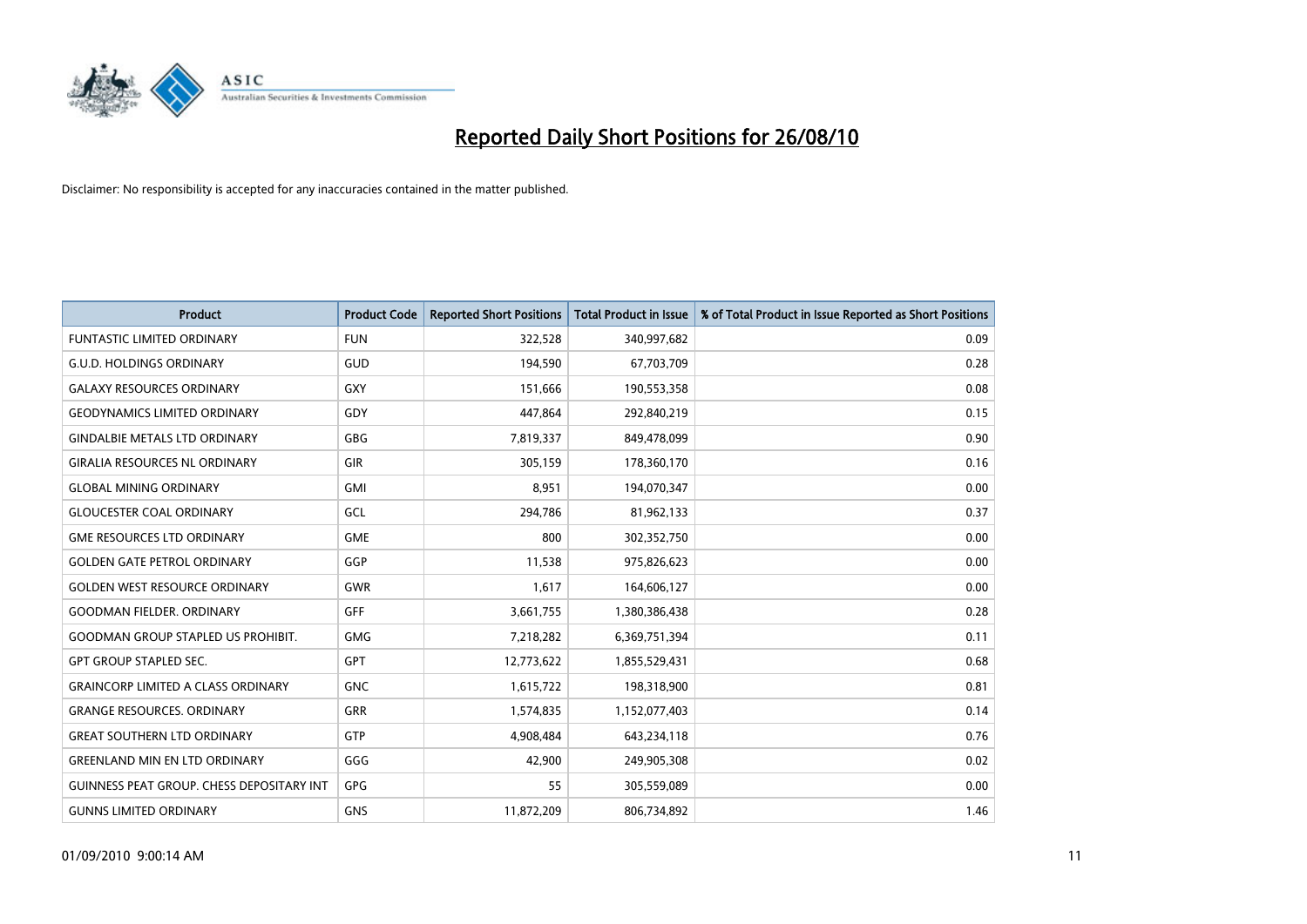

| <b>Product</b>                        | <b>Product Code</b> | <b>Reported Short Positions</b> | <b>Total Product in Issue</b> | % of Total Product in Issue Reported as Short Positions |
|---------------------------------------|---------------------|---------------------------------|-------------------------------|---------------------------------------------------------|
| <b>GWA INTERNATIONAL ORDINARY</b>     | <b>GWT</b>          | 4,074,578                       | 301,102,514                   | 1.35                                                    |
| <b>HARVEY NORMAN ORDINARY</b>         | <b>HVN</b>          | 33,674,782                      | 1,062,316,784                 | 3.17                                                    |
| HASTIE GROUP LIMITED ORDINARY         | <b>HST</b>          | 140,581                         | 239,716,924                   | 0.06                                                    |
| HASTINGS DIVERSIFIED STAPLED SECURITY | <b>HDF</b>          | 352,890                         | 513,336,482                   | 0.06                                                    |
| HEALTHSCOPE LIMITED ORDINARY          | <b>HSP</b>          | 1,331,289                       | 317,335,186                   | 0.41                                                    |
| <b>HEARTWARE INT INC CDI 35:1</b>     | <b>HIN</b>          | 272,008                         | 72,583,000                    | 0.37                                                    |
| <b>HENDERSON GROUP CDI 1:1</b>        | <b>HGG</b>          | 5,972,566                       | 566,751,863                   | 1.05                                                    |
| HFA HOLDINGS LIMITED ORDINARY         | <b>HFA</b>          | 1,900,937                       | 469,330,170                   | 0.40                                                    |
| HIGHLANDS PACIFIC ORDINARY            | <b>HIG</b>          | 2,382,826                       | 683,062,148                   | 0.35                                                    |
| HILLGROVE RES LTD ORDINARY            | <b>HGO</b>          | 235,488                         | 482,618,890                   | 0.05                                                    |
| HILLS INDUSTRIES LTD ORDINARY         | <b>HIL</b>          | 2,284,631                       | 248,219,660                   | 0.92                                                    |
| HORIZON OIL LIMITED ORDINARY          | <b>HZN</b>          | 2,745,055                       | 1,126,621,515                 | 0.24                                                    |
| HUNNU COAL LIMITED ORDINARY           | <b>HUN</b>          | 491                             | 109,600,002                   | 0.00                                                    |
| <b>ICON ENERGY LIMITED ORDINARY</b>   | <b>ICN</b>          | 324,255                         | 439,801,394                   | 0.08                                                    |
| <b>IINET LIMITED ORDINARY</b>         | <b>IIN</b>          | 1,157,100                       | 151,898,119                   | 0.76                                                    |
| <b>ILUKA RESOURCES ORDINARY</b>       | <b>ILU</b>          | 7,502,084                       | 418,700,517                   | 1.79                                                    |
| IMF (AUSTRALIA) LTD ORDINARY          | <b>IMF</b>          | 380,423                         | 122,496,819                   | 0.31                                                    |
| IMX RESOURCES LTD ORDINARY            | <b>IXR</b>          | 20,000                          | 260,252,803                   | 0.01                                                    |
| <b>INCITEC PIVOT ORDINARY</b>         | IPL                 | 10,768,892                      | 1,628,730,107                 | 0.66                                                    |
| <b>INDAGO RESOURCES LTD ORDINARY</b>  | <b>IDG</b>          | 8,179                           | 90,225,242                    | 0.01                                                    |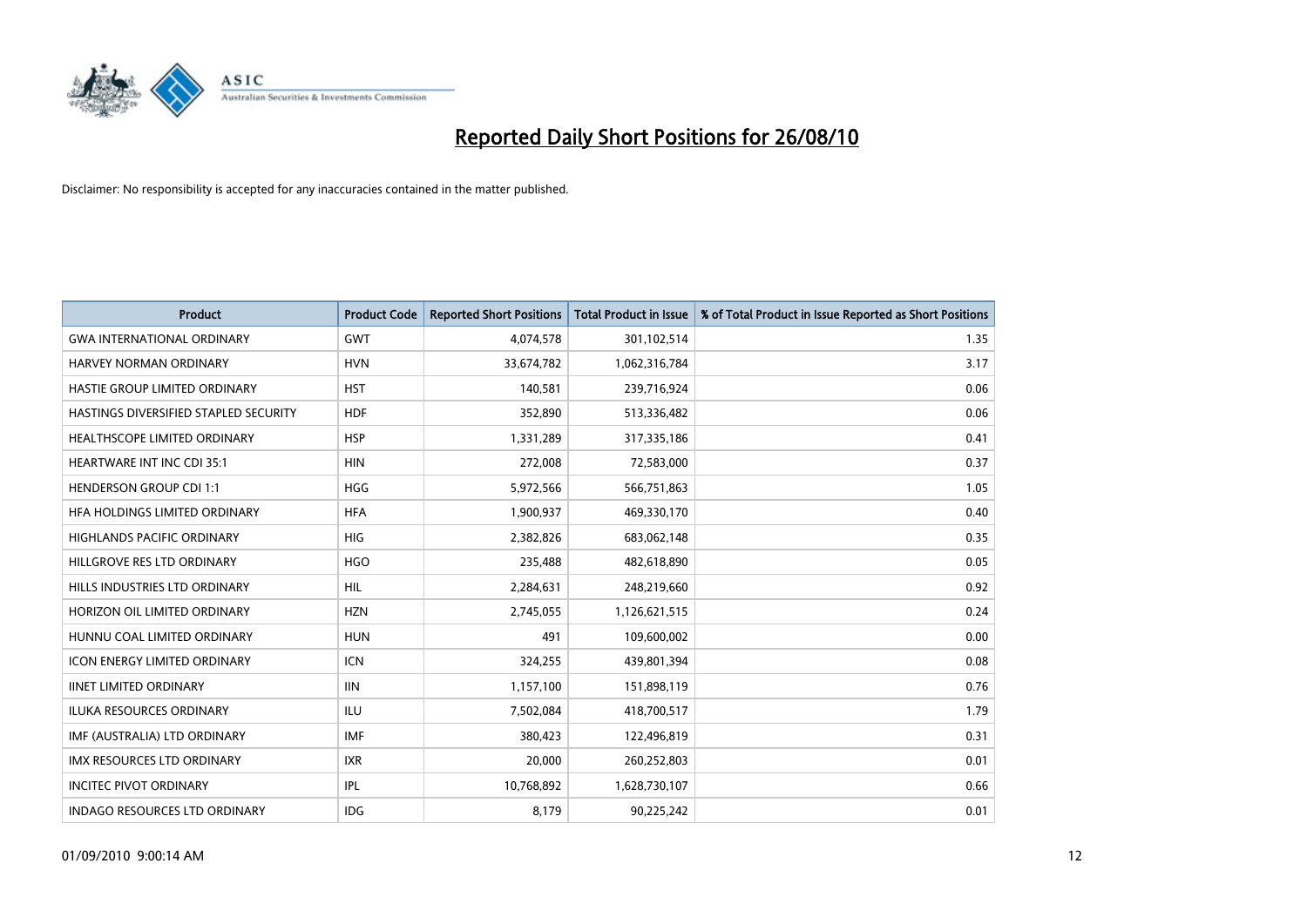

| <b>Product</b>                         | <b>Product Code</b> | <b>Reported Short Positions</b> | <b>Total Product in Issue</b> | % of Total Product in Issue Reported as Short Positions |
|----------------------------------------|---------------------|---------------------------------|-------------------------------|---------------------------------------------------------|
| <b>INDEPENDENCE GROUP ORDINARY</b>     | <b>IGO</b>          | 130,665                         | 113,813,539                   | 0.11                                                    |
| INDOPHIL RESOURCES ORDINARY            | <b>IRN</b>          | 313,138                         | 423,428,803                   | 0.07                                                    |
| <b>INDUSTREA LIMITED ORDINARY</b>      | IDL                 | 1,653,836                       | 956,668,877                   | 0.16                                                    |
| INFIGEN ENERGY STAPLED SECURITIES      | <b>IFN</b>          | 5,675,310                       | 760,374,428                   | 0.74                                                    |
| ING INDUSTRIAL FUND UNITS              | <b>IIF</b>          | 7,522,685                       | 2,592,249,647                 | 0.28                                                    |
| ING OFFICE FUND STAPLED SECURITIES     | <b>IOF</b>          | 1,700,937                       | 2,729,071,212                 | 0.06                                                    |
| ING RE COM GROUP STAPLED SECURITIES    | <b>ILF</b>          | 9,075                           | 441,029,194                   | 0.00                                                    |
| <b>INSURANCE AUSTRALIA ORDINARY</b>    | <b>IAG</b>          | 3,762,273                       | 2,078,994,021                 | 0.17                                                    |
| INTEGRA MINING LTD. ORDINARY           | <b>IGR</b>          | 1,583,078                       | 755,792,394                   | 0.20                                                    |
| <b>INTOLL GROUP STAPLED SECURITIES</b> | <b>ITO</b>          | 833,191                         | 2,261,732,048                 | 0.04                                                    |
| <b>INTREPID MINES ORDINARY</b>         | <b>IAU</b>          | 160,550                         | 430,279,346                   | 0.03                                                    |
| <b>INVOCARE LIMITED ORDINARY</b>       | <b>IVC</b>          | 1,010,687                       | 102,069,091                   | 0.99                                                    |
| ION LIMITED ORDINARY                   | <b>ION</b>          | 164,453                         | 256,365,105                   | 0.06                                                    |
| <b>IOOF HOLDINGS LTD ORDINARY</b>      | <b>IFL</b>          | 1,755,124                       | 229,794,395                   | 0.75                                                    |
| <b>IRESS MARKET TECH. ORDINARY</b>     | <b>IRE</b>          | 1,577,480                       | 126,018,142                   | 1.25                                                    |
| <b>IRON ORE HOLDINGS ORDINARY</b>      | <b>IOH</b>          | 46,361                          | 135,381,616                   | 0.03                                                    |
| <b>ISHARES MSCI EAFE CDI 1:1</b>       | <b>IVE</b>          | 78,119                          | 590,400,000                   | 0.01                                                    |
| ISHARES MSCI EM MKTS CDI 1:1           | <b>IEM</b>          | 38,392                          | 425,700,000                   | 0.01                                                    |
| <b>ISOFT GROUP LIMITED ORDINARY</b>    | <b>ISF</b>          | 15,747,176                      | 1,066,683,511                 | 1.47                                                    |
| IVANHOE AUSTRALIA ORDINARY             | <b>IVA</b>          | 730,204                         | 407,725,785                   | 0.18                                                    |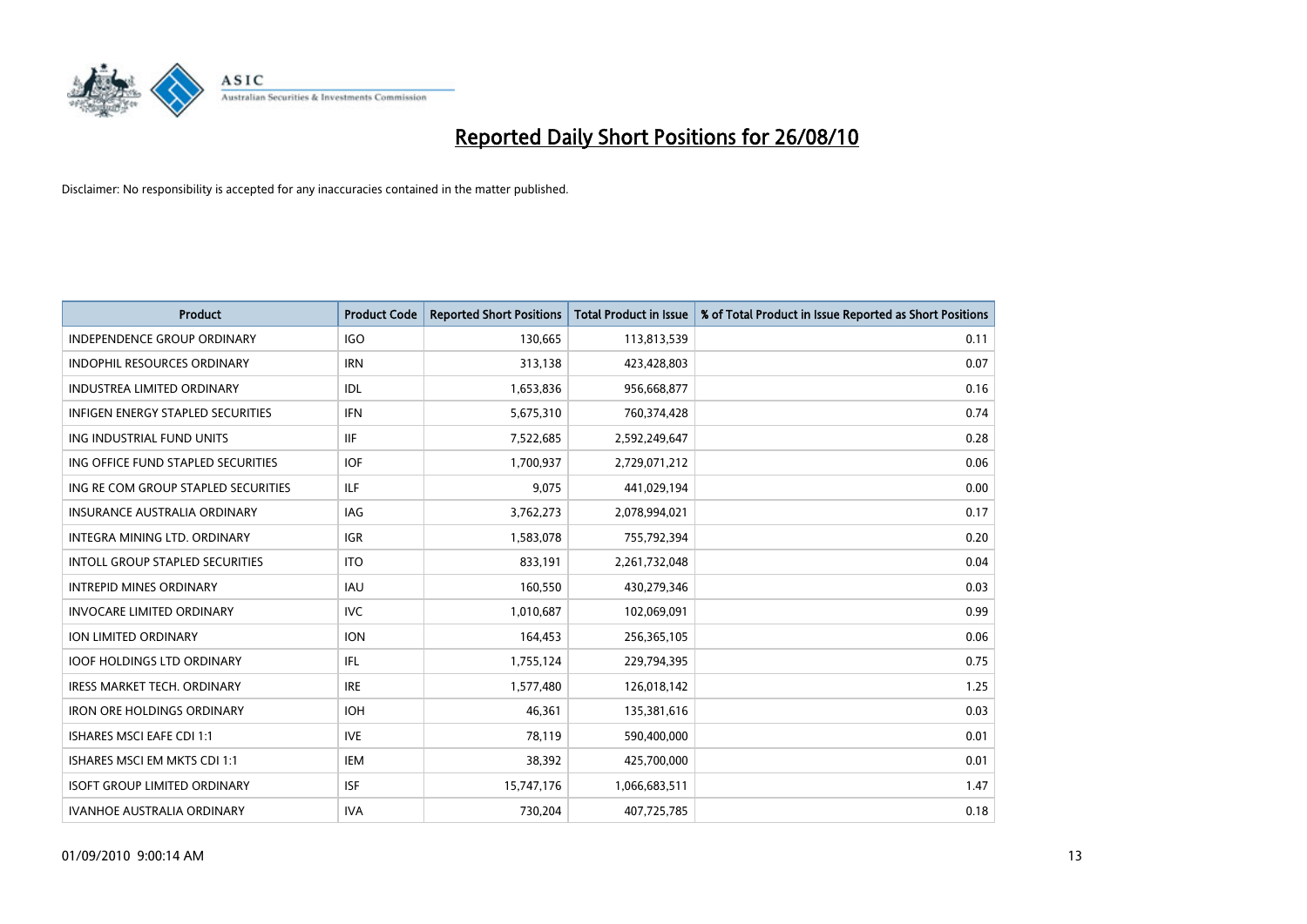

| <b>Product</b>                                  | <b>Product Code</b> | <b>Reported Short Positions</b> | Total Product in Issue | % of Total Product in Issue Reported as Short Positions |
|-------------------------------------------------|---------------------|---------------------------------|------------------------|---------------------------------------------------------|
| <b>JABIRU METALS LTD ORDINARY</b>               | <b>JML</b>          | 490,181                         | 552,619,180            | 0.08                                                    |
| <b>JAMES HARDIE INDUST CHESS DEPOSITARY INT</b> | <b>IHX</b>          | 13,594,002                      | 435,438,790            | 3.12                                                    |
| <b>JAMESON RESOURCES ORDINARY</b>               | JAL                 | 1,600,000                       | 63,885,910             | 2.50                                                    |
| <b>JB HI-FI LIMITED ORDINARY</b>                | <b>IBH</b>          | 5,531,143                       | 108,892,166            | 5.06                                                    |
| <b>KAGARA LTD ORDINARY</b>                      | KZL                 | 5,077,024                       | 674,489,717            | 0.75                                                    |
| KAROON GAS AUSTRALIA ORDINARY                   | <b>KAR</b>          | 123,271                         | 177,546,198            | 0.05                                                    |
| KATHMANDU HOLD LTD ORDINARY                     | <b>KMD</b>          | 988,017                         | 200,000,000            | 0.49                                                    |
| <b>KEYBRIDGE CAPITAL ORDINARY</b>               | <b>KBC</b>          | 5,999                           | 172,070,564            | 0.00                                                    |
| KIMBERLEY METALS LTD ORDINARY                   | <b>KBL</b>          | 2,609                           | 94,490,816             | 0.00                                                    |
| KINGSGATE CONSOLID, ORDINARY                    | <b>KCN</b>          | 360,196                         | 100,734,116            | 0.34                                                    |
| LEIGHTON HOLDINGS ORDINARY                      | LEI                 | 2,865,240                       | 300,692,299            | 0.92                                                    |
| LEND LEASE GROUP UNIT/ORD STAPLED               | LLC                 | 298,898                         | 565,558,754            | 0.05                                                    |
| LIHIR GOLD LIMITED. ORDINARY                    | LGL                 | 9,316,966                       | 2,368,729,935          | 0.39                                                    |
| LINC ENERGY LTD ORDINARY                        | <b>LNC</b>          | 660,957                         | 494,947,572            | 0.13                                                    |
| LYNAS CORPORATION ORDINARY                      | <b>LYC</b>          | 10,506,236                      | 1,656,249,093          | 0.63                                                    |
| MAC SERVICES (THE) ORDINARY                     | <b>MSL</b>          | 23,479                          | 165,966,692            | 0.01                                                    |
| MACARTHUR COAL ORDINARY                         | <b>MCC</b>          | 2,397,070                       | 254,333,109            | 0.94                                                    |
| <b>MACMAHON HOLDINGS ORDINARY</b>               | <b>MAH</b>          | 8,512,359                       | 733,711,705            | 1.16                                                    |
| MACO ATLAS ROADS GRP ORDINARY STAPLED           | <b>MOA</b>          | 3,616,624                       | 452,345,907            | 0.81                                                    |
| MACQUARIE GROUP LTD ORDINARY                    | <b>MOG</b>          | 5,296,414                       | 345,601,301            | 1.51                                                    |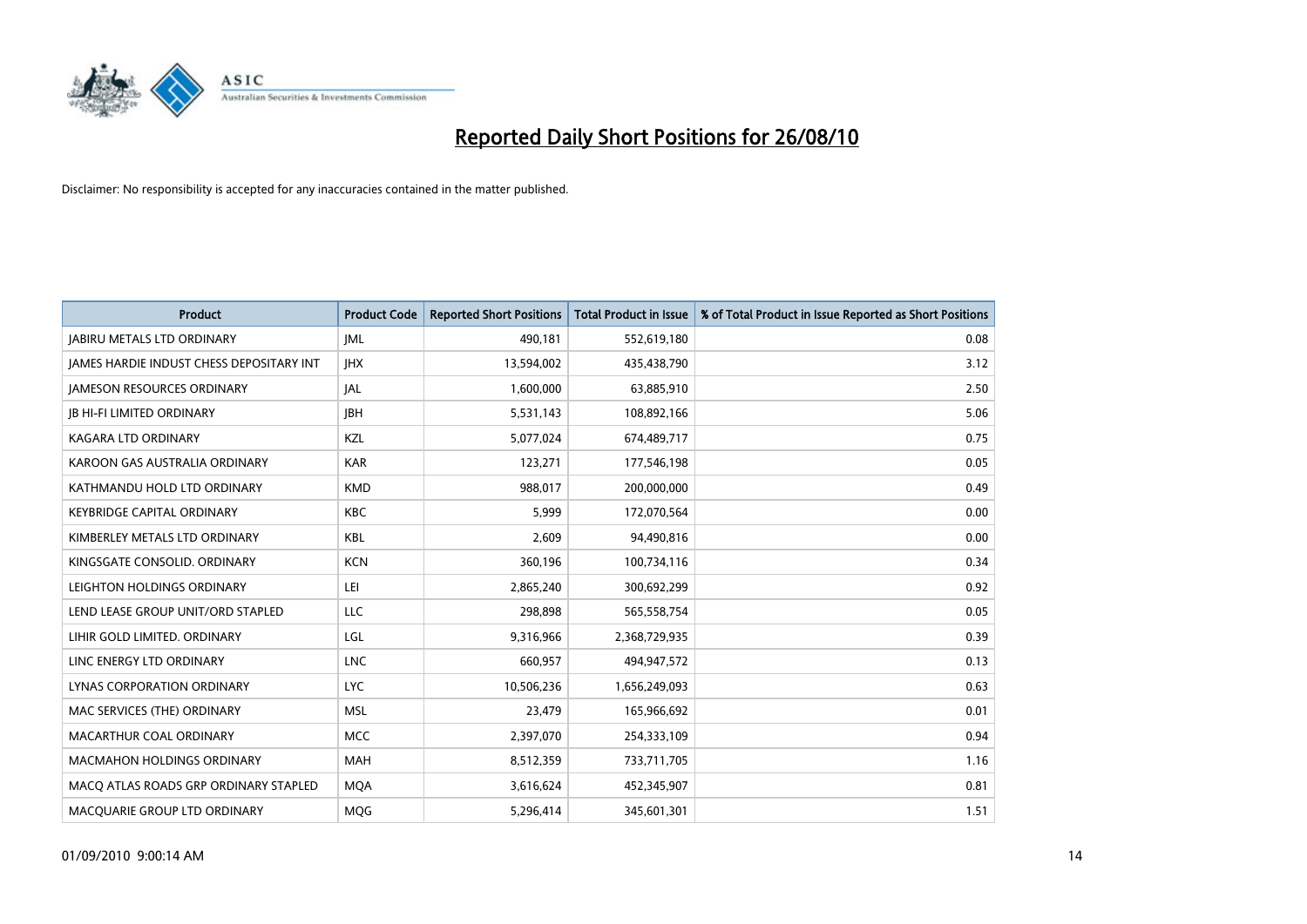

| <b>Product</b>                   | <b>Product Code</b> | <b>Reported Short Positions</b> | <b>Total Product in Issue</b> | % of Total Product in Issue Reported as Short Positions |
|----------------------------------|---------------------|---------------------------------|-------------------------------|---------------------------------------------------------|
| <b>MANTRA RESOURCES ORDINARY</b> | <b>MRU</b>          | 14,994                          | 130,229,188                   | 0.01                                                    |
| MAP GROUP STAPLED US PROHIBIT.   | <b>MAP</b>          | 9,857,017                       | 1,861,210,782                 | 0.53                                                    |
| MARION ENERGY ORDINARY           | <b>MAE</b>          | 374,994                         | 429,822,043                   | 0.09                                                    |
| MCPHERSON'S LTD ORDINARY         | <b>MCP</b>          | 8,228                           | 71,651,758                    | 0.01                                                    |
| MEDUSA MINING LTD ORDINARY       | <b>MML</b>          | 116,132                         | 187,584,911                   | 0.05                                                    |
| MELBOURNE IT LIMITED ORDINARY    | <b>MLB</b>          | 152,465                         | 79,572,767                    | 0.19                                                    |
| MEO AUSTRALIA LTD ORDINARY       | <b>MEO</b>          | 287,164                         | 477,220,955                   | 0.05                                                    |
| <b>MERMAID MARINE ORDINARY</b>   | <b>MRM</b>          | 215,205                         | 186,884,825                   | 0.11                                                    |
| METALS X LIMITED ORDINARY        | <b>MLX</b>          | 326,940                         | 1,365,661,782                 | 0.03                                                    |
| METCASH LIMITED ORDINARY         | <b>MTS</b>          | 16,694,754                      | 767,055,221                   | 2.18                                                    |
| METGASCO LIMITED ORDINARY        | <b>MEL</b>          | 235,435                         | 250,803,468                   | 0.09                                                    |
| MICLYN EXP OFFSHR ORDINARY       | <b>MIO</b>          | 199,999                         | 271,700,000                   | 0.07                                                    |
| MINARA RESOURCES ORDINARY        | <b>MRE</b>          | 5,021,319                       | 1,167,783,517                 | 0.41                                                    |
| MINCOR RESOURCES NL ORDINARY     | <b>MCR</b>          | 653,765                         | 200,184,686                   | 0.32                                                    |
| MINERAL DEPOSITS ORDINARY        | <b>MDL</b>          | 1,101,846                       | 580,576,525                   | 0.18                                                    |
| MINERAL RESOURCES. ORDINARY      | <b>MIN</b>          | 326,809                         | 167,153,302                   | 0.19                                                    |
| MIRABELA NICKEL LTD ORDINARY     | <b>MBN</b>          | 6,896,578                       | 367, 162, 725                 | 1.85                                                    |
| MIRVAC GROUP STAPLED SECURITIES  | <b>MGR</b>          | 4,348,219                       | 3,415,314,823                 | 0.12                                                    |
| MITCHELL COMMUNITCA, ORDINARY    | <b>MCU</b>          | 27,304                          | 301,761,208                   | 0.01                                                    |
| MOLOPO ENERGY LTD ORDINARY       | <b>MPO</b>          | 235,499                         | 250,972,584                   | 0.10                                                    |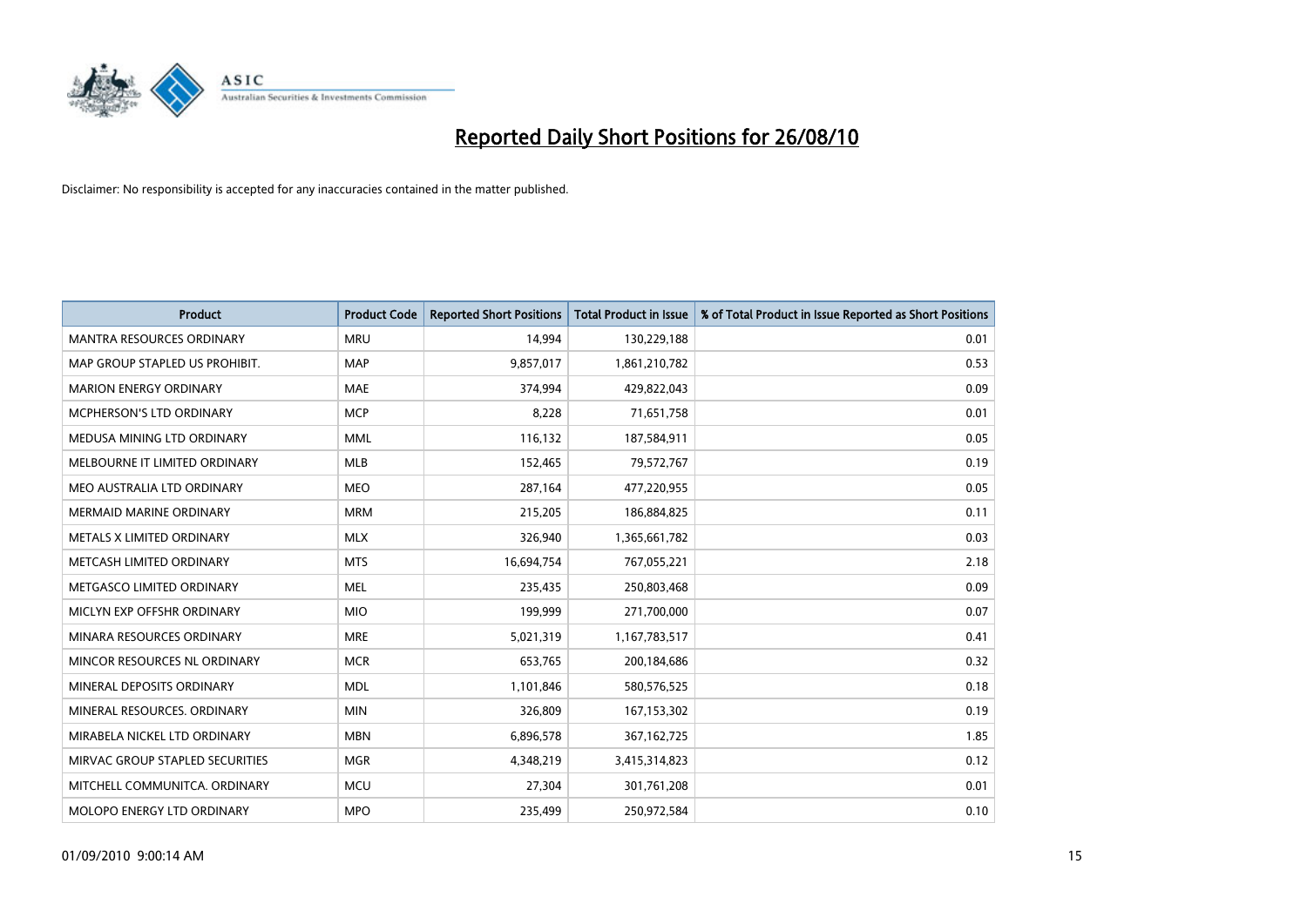

| <b>Product</b>                     | <b>Product Code</b> | <b>Reported Short Positions</b> | Total Product in Issue | % of Total Product in Issue Reported as Short Positions |
|------------------------------------|---------------------|---------------------------------|------------------------|---------------------------------------------------------|
| <b>MONADELPHOUS GROUP ORDINARY</b> | <b>MND</b>          | 1,549,213                       | 86,459,327             | 1.79                                                    |
| MOSAIC OIL NL ORDINARY             | <b>MOS</b>          | 41,742                          | 821,710,775            | 0.01                                                    |
| <b>MOUNT GIBSON IRON ORDINARY</b>  | <b>MGX</b>          | 2,877,195                       | 1,079,570,693          | 0.26                                                    |
| MURCHISON METALS LTD ORDINARY      | <b>MMX</b>          | 3,036,126                       | 435,384,268            | 0.68                                                    |
| <b>MYER HOLDINGS LTD ORDINARY</b>  | <b>MYR</b>          | 10,810,521                      | 581,517,884            | 1.85                                                    |
| <b>MYSTATE LIMITED ORDINARY</b>    | <b>MYS</b>          | 1,400                           | 67,411,055             | 0.00                                                    |
| NATIONAL AUST. BANK ORDINARY       | <b>NAB</b>          | 7,386,141                       | 2,133,245,479          | 0.33                                                    |
| NAVITAS LIMITED ORDINARY           | <b>NVT</b>          | 835,142                         | 342,361,526            | 0.24                                                    |
| NEPTUNE MARINE ORDINARY            | <b>NMS</b>          | 1,080,900                       | 438,071,251            | 0.24                                                    |
| NEW HOPE CORPORATION ORDINARY      | <b>NHC</b>          | 1,918,560                       | 830,230,549            | 0.23                                                    |
| NEWCREST MINING ORDINARY           | <b>NCM</b>          | 28,182,042                      | 483,499,363            | 5.82                                                    |
| NEWS CORP A NON-VOTING CDI         | <b>NWSLV</b>        | 366,165                         | 1,828,142,472          | 0.01                                                    |
| NEWS CORP B VOTING CDI             | <b>NWS</b>          | 7,552,855                       | 798,520,953            | 0.94                                                    |
| NEXBIS LIMITED ORDINARY            | <b>NBS</b>          | 63,733                          | 498,972,940            | 0.01                                                    |
| NEXUS ENERGY LIMITED ORDINARY      | <b>NXS</b>          | 5,317,938                       | 988,257,304            | 0.52                                                    |
| NIB HOLDINGS LIMITED ORDINARY      | <b>NHF</b>          | 549,327                         | 495,431,427            | 0.11                                                    |
| NICK SCALI LIMITED ORDINARY        | <b>NCK</b>          | 35,846                          | 81,000,000             | 0.04                                                    |
| NIDO PETROLEUM ORDINARY            | <b>NDO</b>          | 8,283,131                       | 1,080,658,378          | 0.76                                                    |
| NKWE PLATINUM 10C US COMMON        | <b>NKP</b>          | 160,169                         | 559,451,184            | 0.03                                                    |
| NORTHERN CREST ORDINARY            | <b>NOC</b>          | 24,345                          | 116,074,781            | 0.02                                                    |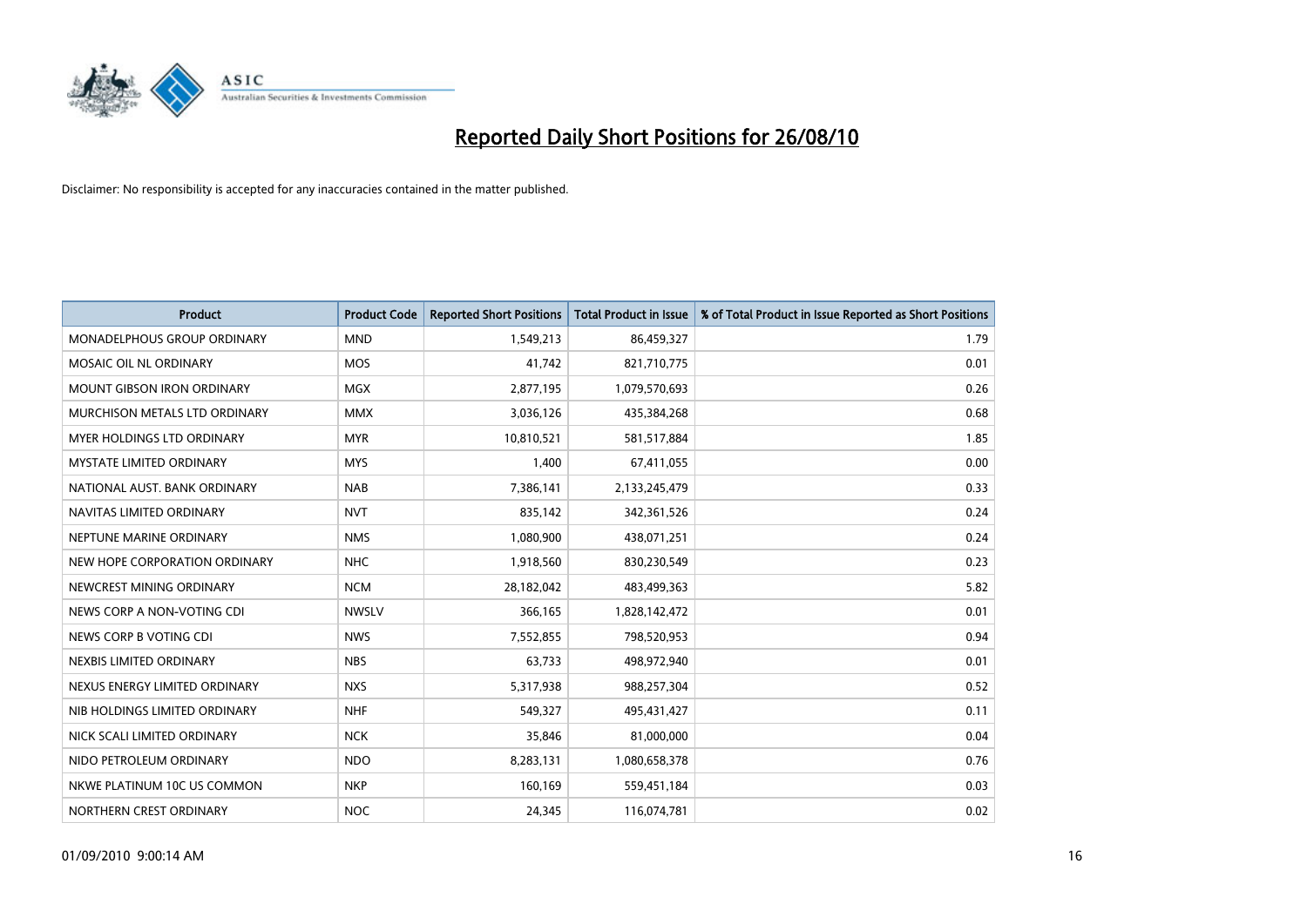

| <b>Product</b>                          | <b>Product Code</b> | <b>Reported Short Positions</b> | <b>Total Product in Issue</b> | % of Total Product in Issue Reported as Short Positions |
|-----------------------------------------|---------------------|---------------------------------|-------------------------------|---------------------------------------------------------|
| NORTHERN IRON LTD ORDINARY              | <b>NFE</b>          | 774,258                         | 292,204,786                   | 0.25                                                    |
| NRW HOLDINGS LIMITED ORDINARY           | <b>NWH</b>          | 184,283                         | 251,223,000                   | 0.06                                                    |
| NUFARM LIMITED ORDINARY                 | <b>NUF</b>          | 1,996,629                       | 261,775,731                   | 0.77                                                    |
| OAKTON LIMITED ORDINARY                 | OKN                 | 534,992                         | 93,622,235                    | 0.56                                                    |
| OCEANAGOLD CORP. CHESS DEPOSITARY INT   | <b>OGC</b>          | 704,098                         | 228,198,170                   | 0.32                                                    |
| OCEANIA CAPITAL LTD ORDINARY            | <b>OCP</b>          | 2,500                           | 91,921,295                    | 0.00                                                    |
| OIL SEARCH LTD ORDINARY                 | OSH                 | 4,976,921                       | 1,308,279,222                 | 0.37                                                    |
| OM HOLDINGS LIMITED ORDINARY            | <b>OMH</b>          | 1,178,504                       | 498,485,150                   | 0.23                                                    |
| <b>ONESTEEL LIMITED ORDINARY</b>        | OST                 | 5,772,690                       | 1,331,583,166                 | 0.42                                                    |
| ORICA LIMITED ORDINARY                  | ORI                 | 1,635,806                       | 362,100,430                   | 0.44                                                    |
| ORIGIN ENERGY ORDINARY                  | <b>ORG</b>          | 2,389,451                       | 880,913,872                   | 0.26                                                    |
| OTTO ENERGY LIMITED ORDINARY            | <b>OEL</b>          | 109,204                         | 1,134,540,071                 | 0.01                                                    |
| OZ MINERALS ORDINARY                    | OZL                 | 69,480,893                      | 3,121,339,730                 | 2.22                                                    |
| <b>PACIFIC BRANDS ORDINARY</b>          | <b>PBG</b>          | 8,766,371                       | 931,386,248                   | 0.92                                                    |
| PALADIN ENERGY LTD ORDINARY             | <b>PDN</b>          | 19,960,175                      | 717,892,802                   | 2.80                                                    |
| PAN PACIFIC PETROL. ORDINARY            | <b>PPP</b>          | 387,256                         | 588,612,110                   | 0.06                                                    |
| PANAUST LIMITED ORDINARY                | <b>PNA</b>          | 15,114,045                      | 2,954,125,529                 | 0.51                                                    |
| PANORAMIC RESOURCES ORDINARY            | PAN                 | 20,312                          | 205,262,842                   | 0.00                                                    |
| PAPERLINX LIMITED ORDINARY              | <b>PPX</b>          | 17,186,149                      | 603,580,761                   | 2.84                                                    |
| PAPERLINX SPS TRUST STEP UP PERP. PREF. | <b>PXUPA</b>        | 5,000                           | 2,850,000                     | 0.18                                                    |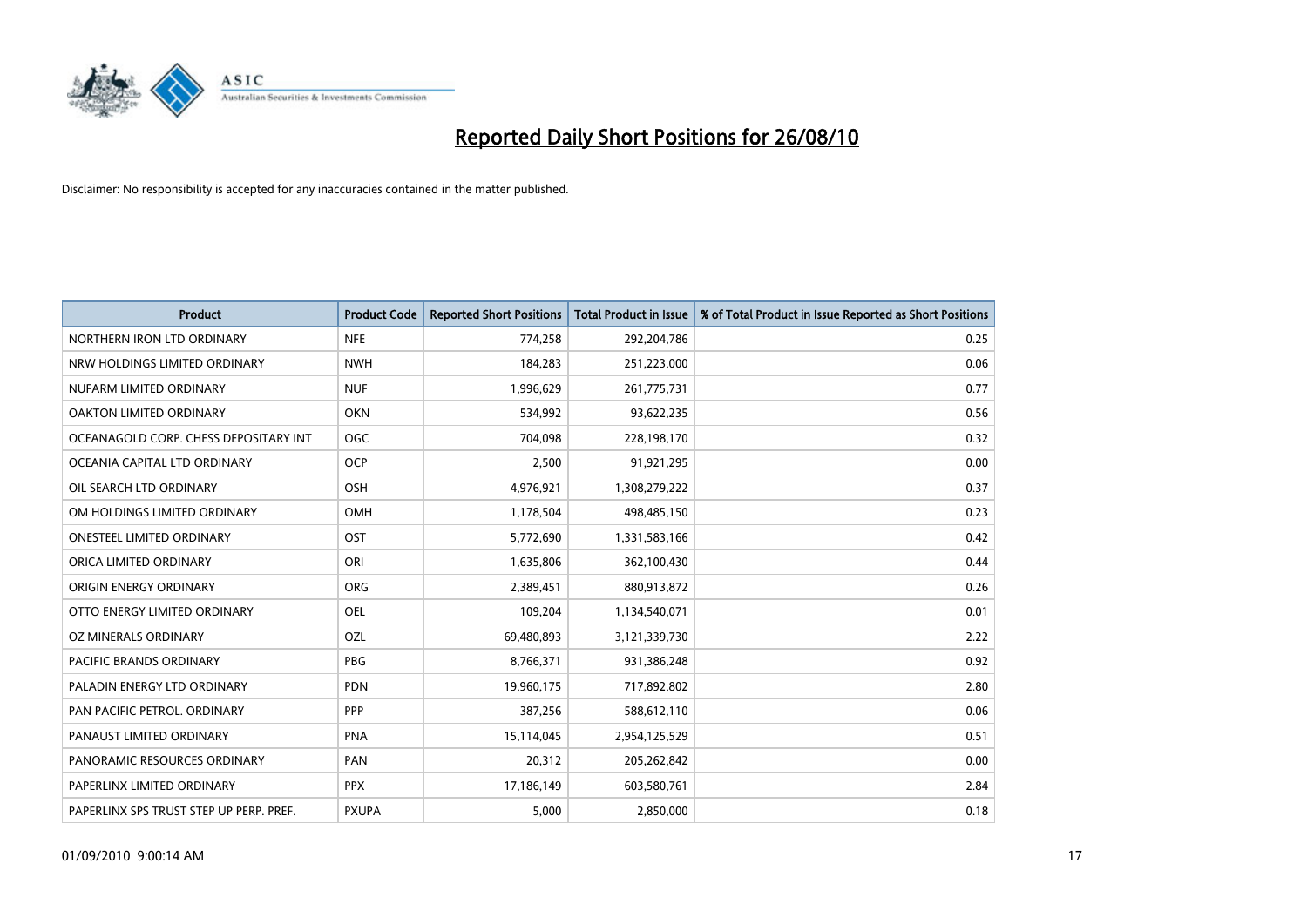

| <b>Product</b>                       | <b>Product Code</b> | <b>Reported Short Positions</b> | Total Product in Issue | % of Total Product in Issue Reported as Short Positions |
|--------------------------------------|---------------------|---------------------------------|------------------------|---------------------------------------------------------|
| PATTIES FOODS LTD ORDINARY           | PFL                 |                                 | 138,908,853            | 0.00                                                    |
| PEET LIMITED ORDINARY                | <b>PPC</b>          | 814,812                         | 300,681,486            | 0.27                                                    |
| PENINSULA MINERALS ORDINARY          | <b>PEN</b>          | 5,000                           | 1,629,755,018          | 0.00                                                    |
| PERILYA LIMITED ORDINARY             | PEM                 | 1,008,410                       | 526,075,563            | 0.18                                                    |
| PERPETUAL LIMITED ORDINARY           | <b>PPT</b>          | 2,503,794                       | 43,417,478             | 5.77                                                    |
| PERSEUS MINING LTD ORDINARY          | PRU                 | 397,297                         | 421,282,088            | 0.08                                                    |
| PETSEC ENERGY ORDINARY               | <b>PSA</b>          | 223,332                         | 231,283,622            | 0.10                                                    |
| PHARMAXIS LTD ORDINARY               | <b>PXS</b>          | 1,182,528                       | 225,721,734            | 0.52                                                    |
| PHOTON GROUP LTD ORDINARY            | <b>PGA</b>          | 1,150,366                       | 187,440,645            | 0.61                                                    |
| PIKE RIVER COAL ORDINARY             | <b>PRC</b>          | 376,320                         | 405,301,433            | 0.09                                                    |
| PLATINUM ASSET ORDINARY              | <b>PTM</b>          | 3,603,769                       | 561,347,878            | 0.62                                                    |
| PLATINUM AUSTRALIA ORDINARY          | <b>PLA</b>          | 6,070,644                       | 321,130,521            | 1.88                                                    |
| PLATINUM CAPITAL LTD ORDINARY        | <b>PMC</b>          |                                 | 162,258,814            | 0.00                                                    |
| PMP LIMITED ORDINARY                 | <b>PMP</b>          | 1,223,929                       | 335,338,483            | 0.36                                                    |
| PORT BOUVARD LIMITED ORDINARY        | PBD                 | 6,754                           | 593,868,295            | 0.00                                                    |
| PREMIER INVESTMENTS ORDINARY         | <b>PMV</b>          | 165,065                         | 155,030,045            | 0.11                                                    |
| PRIMARY HEALTH CARE ORDINARY         | <b>PRY</b>          | 8,479,925                       | 491,428,342            | 1.74                                                    |
| PRIME INFR GROUP. STAPLED SECURITIES | PIH                 | 167,037                         | 351,776,795            | 0.05                                                    |
| PRIME MEDIA GRP LTD ORDINARY         | <b>PRT</b>          | $\overline{2}$                  | 366,330,303            | 0.00                                                    |
| PRIMEAG AUSTRALIA ORDINARY           | PAG                 | 400,907                         | 150,569,976            | 0.27                                                    |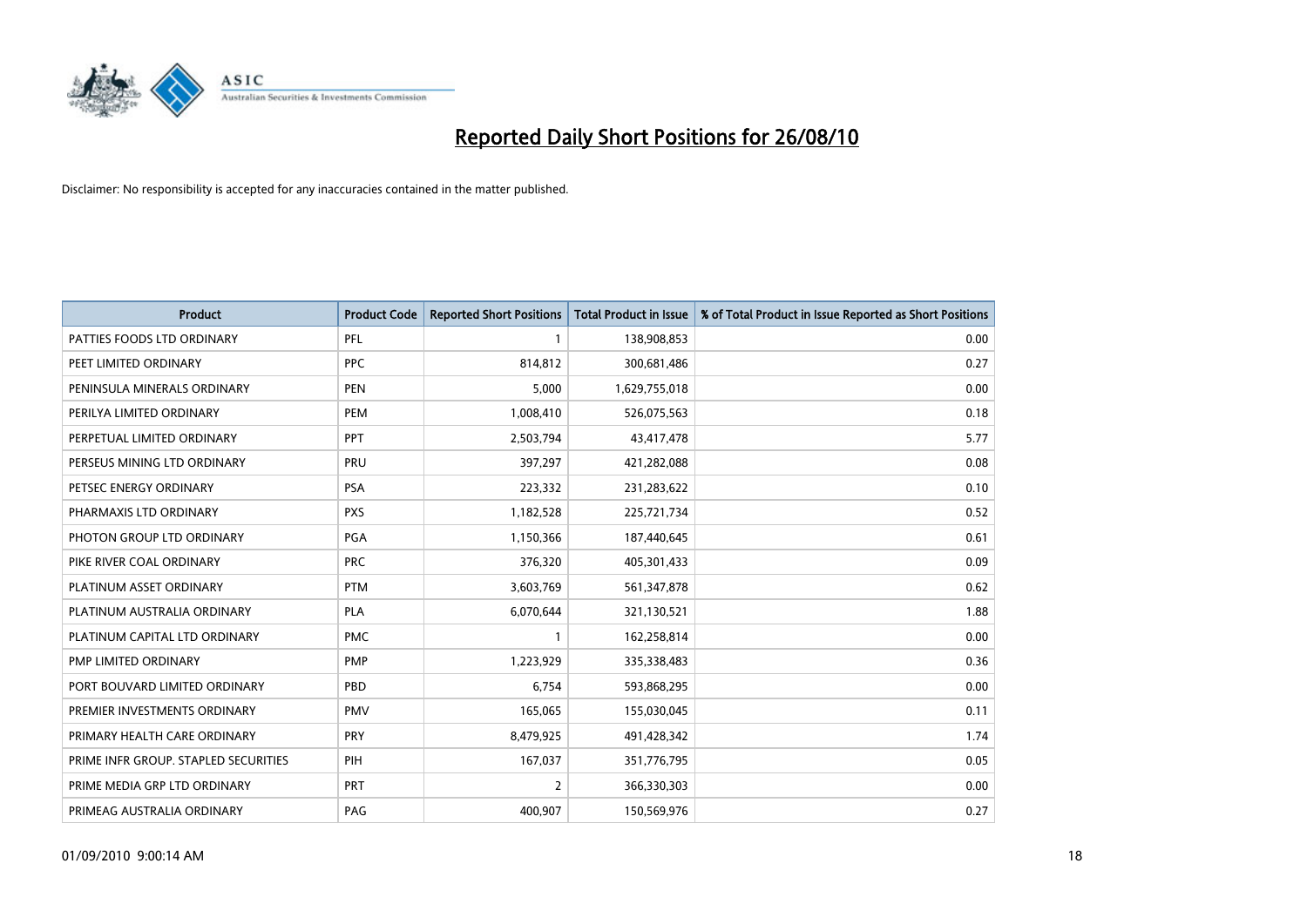

| <b>Product</b>                      | <b>Product Code</b> | <b>Reported Short Positions</b> | Total Product in Issue | % of Total Product in Issue Reported as Short Positions |
|-------------------------------------|---------------------|---------------------------------|------------------------|---------------------------------------------------------|
| PROGEN PHARMACEUTIC ORDINARY        | <b>PGL</b>          | 151,596                         | 24,709,097             | 0.61                                                    |
| PROGRAMMED ORDINARY                 | <b>PRG</b>          | 422,293                         | 118,169,908            | 0.36                                                    |
| <b>PSIVIDA CORP CDI 1:1</b>         | <b>PVA</b>          | 6,878                           | 7,849,757              | 0.09                                                    |
| <b>QANTAS AIRWAYS ORDINARY</b>      | QAN                 | 27,611,113                      | 2,265,123,620          | 1.23                                                    |
| <b>QBE INSURANCE GROUP ORDINARY</b> | <b>OBE</b>          | 18,056,171                      | 1,035,071,131          | 1.74                                                    |
| RAMELIUS RESOURCES ORDINARY         | <b>RMS</b>          | 12,533                          | 291,200,265            | 0.00                                                    |
| RAMSAY HEALTH CARE ORDINARY         | <b>RHC</b>          | 1,778,868                       | 202,081,252            | 0.86                                                    |
| RANGE RESOURCES LTD ORDINARY        | <b>RRS</b>          | 1,250,000                       | 1,052,019,983          | 0.12                                                    |
| <b>RCR TOMLINSON ORDINARY</b>       | <b>RCR</b>          | 68,067                          | 131,860,172            | 0.05                                                    |
| <b>REA GROUP ORDINARY</b>           | <b>REA</b>          | 3,757                           | 128,439,366            | 0.00                                                    |
| <b>RED FORK ENERGY ORDINARY</b>     | <b>RFE</b>          | 7,696                           | 139,535,000            | 0.01                                                    |
| REDFLEX HOLDINGS ORDINARY           | <b>RDF</b>          | 24,577                          | 110,010,757            | 0.02                                                    |
| REED RESOURCES LTD ORDINARY         | <b>RDR</b>          | 268,205                         | 192,271,768            | 0.14                                                    |
| <b>REGIS RESOURCES ORDINARY</b>     | <b>RRL</b>          | 139,692                         | 414,452,125            | 0.03                                                    |
| <b>RESMED INC BONUS CDI DEF</b>     | <b>RMDBN</b>        | 1,664,760                       | 760,000,000            | 0.21                                                    |
| RESMED INC CDI 10:1                 | <b>RMD</b>          | 9,493,991                       | 772,670,160            | 1.21                                                    |
| RESOLUTE MINING ORDINARY            | <b>RSG</b>          | 450,804                         | 392,736,732            | 0.12                                                    |
| <b>RESOURCE GENERATION ORDINARY</b> | <b>RES</b>          | 157,911                         | 164,412,477            | 0.10                                                    |
| REVERSE CORP LIMITED ORDINARY       | <b>REF</b>          | 25,141                          | 92,382,175             | 0.03                                                    |
| RHG LIMITED ORDINARY                | <b>RHG</b>          | 13,020                          | 317,398,978            | 0.00                                                    |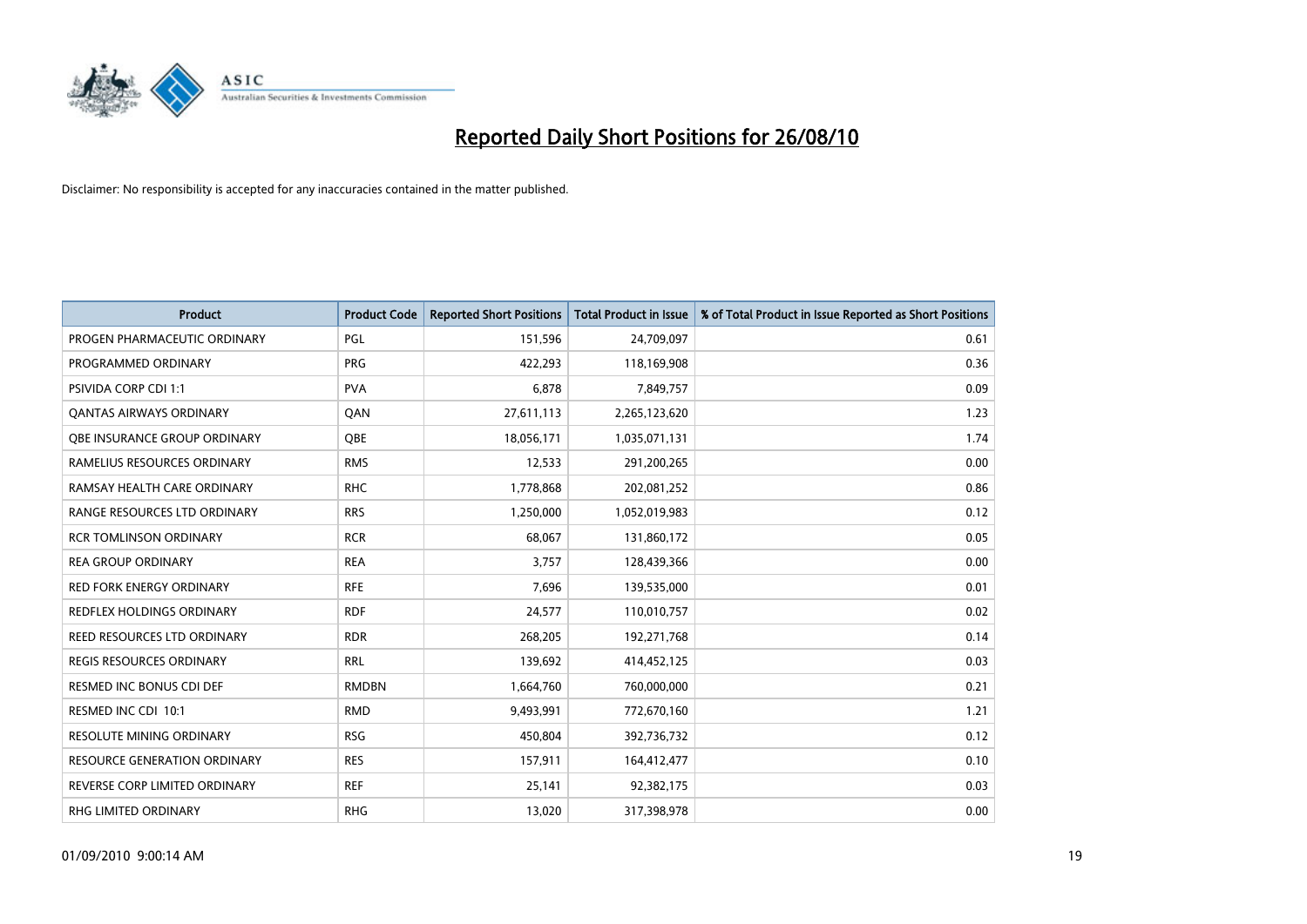

| <b>Product</b>                     | <b>Product Code</b> | <b>Reported Short Positions</b> | <b>Total Product in Issue</b> | % of Total Product in Issue Reported as Short Positions |
|------------------------------------|---------------------|---------------------------------|-------------------------------|---------------------------------------------------------|
| <b>RIDLEY CORPORATION ORDINARY</b> | <b>RIC</b>          | 53,937                          | 307,817,071                   | 0.02                                                    |
| RIO TINTO LIMITED ORDINARY         | <b>RIO</b>          | 14,683,516                      | 606,831,240                   | 2.40                                                    |
| RIVERCITY MOTORWAY STAPLED         | <b>RCY</b>          | 4,395,778                       | 957,010,115                   | 0.45                                                    |
| RIVERSDALE MINING ORDINARY         | <b>RIV</b>          | 461,285                         | 236,013,688                   | 0.18                                                    |
| ROC OIL COMPANY ORDINARY           | <b>ROC</b>          | 2,532,907                       | 713,154,560                   | 0.36                                                    |
| SAI GLOBAL LIMITED ORDINARY        | SAI                 | 47,129                          | 195,965,767                   | 0.02                                                    |
| SALMAT LIMITED ORDINARY            | <b>SLM</b>          | 95,615                          | 159,131,983                   | 0.06                                                    |
| SANDFIRE RESOURCES ORDINARY        | <b>SFR</b>          | 48,693                          | 131,534,760                   | 0.03                                                    |
| SANTOS LTD ORDINARY                | <b>STO</b>          | 2,730,835                       | 832,568,323                   | 0.32                                                    |
| SARACEN MINERAL ORDINARY           | <b>SAR</b>          | 129,024                         | 491,818,083                   | 0.03                                                    |
| SEDGMAN LIMITED ORDINARY           | <b>SDM</b>          | 150,000                         | 205,986,681                   | 0.07                                                    |
| <b>SEEK LIMITED ORDINARY</b>       | <b>SEK</b>          | 4,899,710                       | 336,584,488                   | 1.44                                                    |
| SENETAS CORPORATION ORDINARY       | <b>SEN</b>          | 756,999                         | 461,522,263                   | 0.16                                                    |
| SERVCORP LIMITED ORDINARY          | SRV                 | 104,655                         | 98,440,807                    | 0.10                                                    |
| SERVICE STREAM ORDINARY            | <b>SSM</b>          | 344,663                         | 283,418,867                   | 0.12                                                    |
| SEVEN GROUP HOLDINGS ORDINARY      | <b>SVW</b>          | 1,204,954                       | 305,410,281                   | 0.39                                                    |
| SIGMA PHARMACEUTICAL ORDINARY      | SIP                 | 9,147,594                       | 1,178,626,572                 | 0.77                                                    |
| SILEX SYSTEMS ORDINARY             | <b>SLX</b>          | 175,927                         | 149,506,391                   | 0.10                                                    |
| SILVER LAKE RESOURCE ORDINARY      | <b>SLR</b>          | 108,220                         | 178,757,838                   | 0.07                                                    |
| SIMS METAL MGMT LTD ORDINARY       | SGM                 | 1,943,407                       | 203,891,295                   | 0.95                                                    |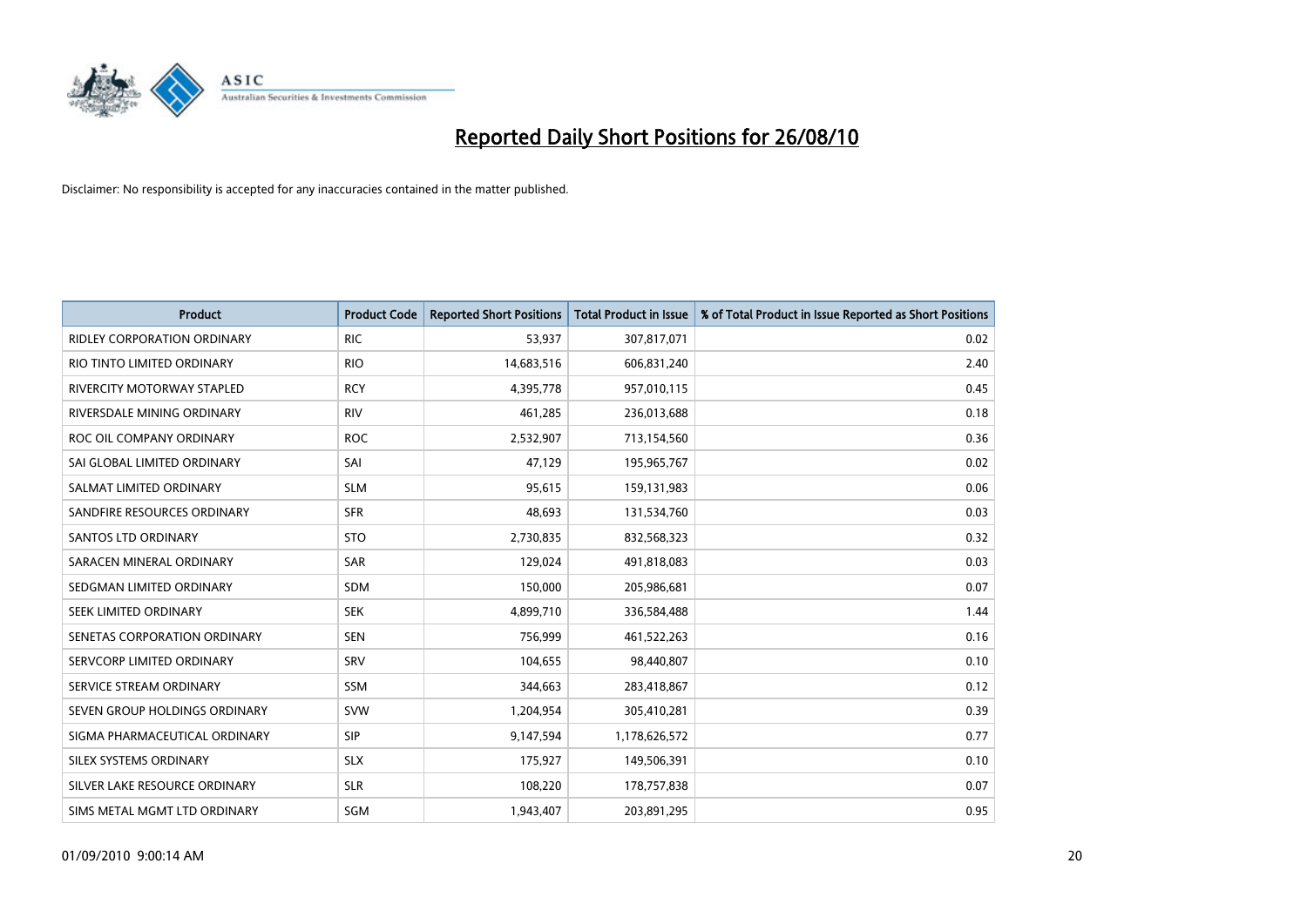

| <b>Product</b>                           | <b>Product Code</b> | <b>Reported Short Positions</b> | Total Product in Issue | % of Total Product in Issue Reported as Short Positions |
|------------------------------------------|---------------------|---------------------------------|------------------------|---------------------------------------------------------|
| SINGAPORE TELECOMM. CHESS DEPOSITARY INT | SGT                 | 5,039,399                       | 404,134,884            | 1.25                                                    |
| SKILLED GROUP LTD ORDINARY               | <b>SKE</b>          | 110,303                         | 190,738,408            | 0.05                                                    |
| SKY CITY ENTERTAIN, ORDINARY             | <b>SKC</b>          | 8,357,753                       | 575,114,687            | 1.45                                                    |
| SKY NETWORK ORDINARY                     | <b>SKT</b>          | 861,790                         | 389,139,785            | 0.22                                                    |
| <b>SLATER &amp; GORDON ORDINARY</b>      | SGH                 | 50,000                          | 143,591,764            | 0.03                                                    |
| SMS MANAGEMENT, ORDINARY                 | <b>SMX</b>          | 20,074                          | 67,182,500             | 0.04                                                    |
| SONIC HEALTHCARE ORDINARY                | <b>SHL</b>          | 4,693,511                       | 388,429,875            | 1.21                                                    |
| SP AUSNET STAPLED SECURITIES             | <b>SPN</b>          | 6,866,478                       | 2,748,353,504          | 0.25                                                    |
| SPARK INFRASTRUCTURE STAPLED SECURITIES  | SKI                 | 5,555,211                       | 1,031,911,394          | 0.53                                                    |
| SPDR 200 FUND ETF UNITS                  | <b>STW</b>          | 3,807                           | 59,028,081             | 0.01                                                    |
| SPECIALTY FASHION ORDINARY               | <b>SFH</b>          | 1,447,220                       | 190,964,693            | 0.76                                                    |
| SPHERE MINERALS LTD ORDINARY             | <b>SPH</b>          | 75,000                          | 171,348,151            | 0.04                                                    |
| SPOTLESS GROUP LTD ORDINARY              | <b>SPT</b>          | 893,446                         | 259,309,656            | 0.34                                                    |
| ST BARBARA LIMITED ORDINARY              | SBM                 | 26,339,407                      | 1,953,168,407          | 1.34                                                    |
| STAGING CONNECTIONS ORDINARY             | <b>STG</b>          | 2,917,189                       | 783,175,134            | 0.37                                                    |
| STH AMERICAN COR LTD ORDINARY            | SAY                 | 9,200                           | 231,832,027            | 0.00                                                    |
| STHN CROSS MEDIA ORDINARY                | SXL                 | 86,457                          | 378,827,750            | 0.02                                                    |
| STOCKLAND UNITS/ORD STAPLED              | <b>SGP</b>          | 12,134,428                      | 2,383,036,717          | 0.50                                                    |
| STRAITS RESOURCES ORDINARY               | SRL                 | 3,557,230                       | 255,203,613            | 1.40                                                    |
| STW COMMUNICATIONS ORDINARY              | SGN                 | 95,728                          | 364,310,964            | 0.02                                                    |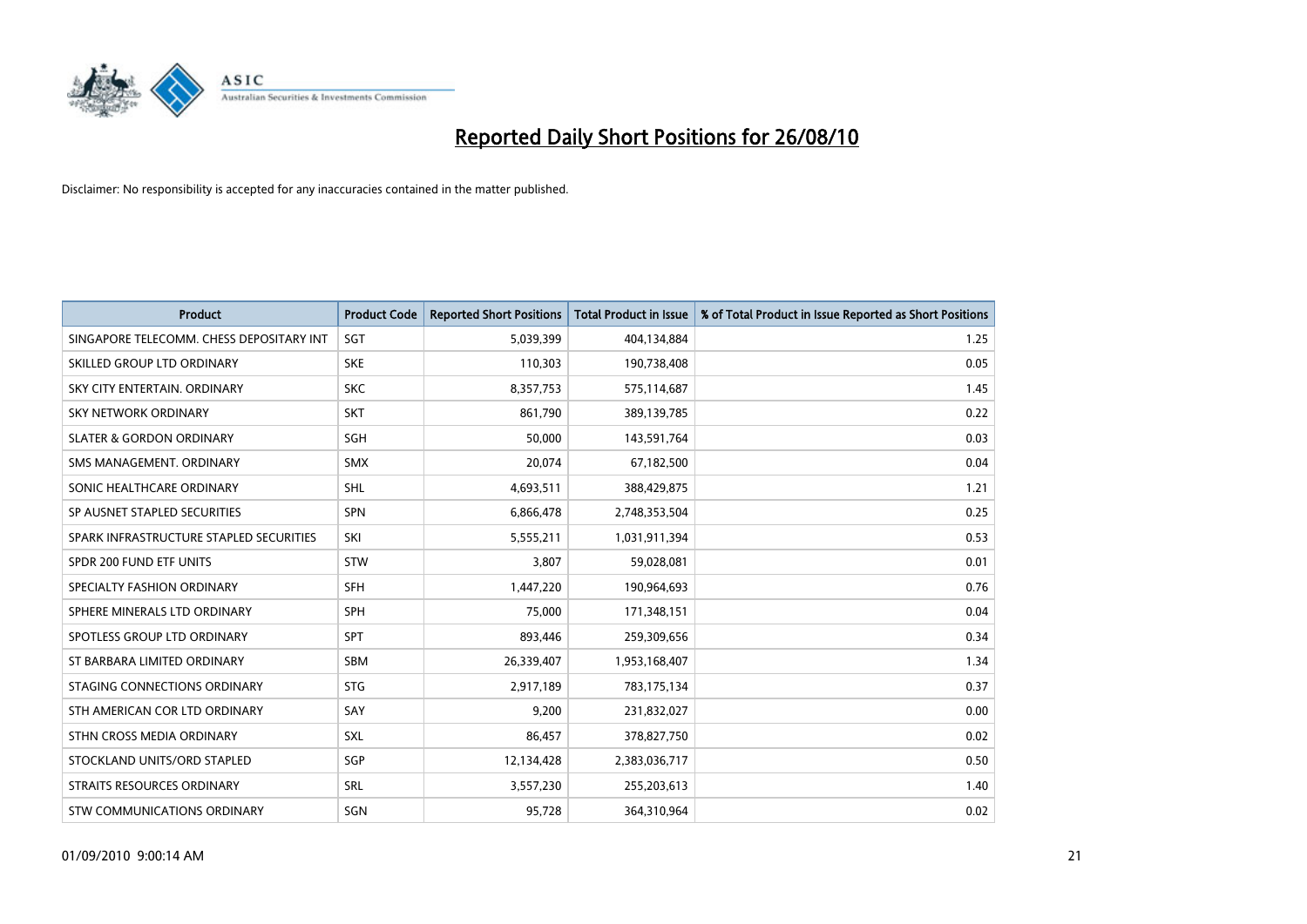

| <b>Product</b>                       | <b>Product Code</b> | <b>Reported Short Positions</b> | <b>Total Product in Issue</b> | % of Total Product in Issue Reported as Short Positions |
|--------------------------------------|---------------------|---------------------------------|-------------------------------|---------------------------------------------------------|
| SUNCORP-METWAY, ORDINARY             | <b>SUN</b>          | 3,568,763                       | 1,281,390,524                 | 0.25                                                    |
| SUNDANCE RESOURCES ORDINARY          | <b>SDL</b>          | 15,928,039                      | 2,709,995,932                 | 0.57                                                    |
| SUNLAND GROUP LTD ORDINARY           | <b>SDG</b>          | 314,120                         | 251,107,692                   | 0.12                                                    |
| SUPER CHEAP AUTO GRP ORDINARY        | <b>SUL</b>          | 318,300                         | 127,569,802                   | 0.25                                                    |
| SWICK MINING ORDINARY                | <b>SWK</b>          | 1,548                           | 236,724,970                   | 0.00                                                    |
| SYMEX HOLDINGS ORDINARY              | SYM                 | 6,633                           | 125,037,628                   | 0.01                                                    |
| <b>TABCORP HOLDINGS LTD ORDINARY</b> | <b>TAH</b>          | 14,181,027                      | 612,625,759                   | 2.30                                                    |
| TALENT2 INTERNATION ORDINARY         | <b>TWO</b>          | $\overline{7}$                  | 141,174,846                   | 0.00                                                    |
| TAP OIL LIMITED ORDINARY             | <b>TAP</b>          | 13,802                          | 156,485,921                   | 0.01                                                    |
| TASSAL GROUP LIMITED ORDINARY        | <b>TGR</b>          | 3,136,560                       | 144,197,882                   | 2.17                                                    |
| <b>TATTS GROUP LTD ORDINARY</b>      | <b>TTS</b>          | 8,466,351                       | 1,281,937,479                 | 0.65                                                    |
| TECHNOLOGY ONE ORDINARY              | <b>TNE</b>          | 49,622                          | 300,303,455                   | 0.02                                                    |
| TELECOM CORPORATION ORDINARY         | <b>TEL</b>          | 42,268,997                      | 1,920,703,692                 | 2.18                                                    |
| TELSTRA CORPORATION, ORDINARY        | <b>TLS</b>          | 92,656,670                      | 12,443,074,357                | 0.74                                                    |
| TEN NETWORK HOLDINGS ORDINARY        | <b>TEN</b>          | 8,128,957                       | 1,045,236,720                 | 0.77                                                    |
| TFS CORPORATION LTD ORDINARY         | <b>TFC</b>          | 69,729                          | 227,360,909                   | 0.03                                                    |
| THE REJECT SHOP ORDINARY             | <b>TRS</b>          | 12,726                          | 26,033,570                    | 0.05                                                    |
| THOR MINING PLC CHESS DEPOSITARY     | <b>THR</b>          | 2,307                           | 245,247,701                   | 0.00                                                    |
| THORN GROUP LIMITED ORDINARY         | <b>TGA</b>          | 2,361                           | 129,459,770                   | 0.00                                                    |
| TIMBERCORP LIMITED ORDINARY          | <b>TIM</b>          | 1,251,682                       | 352,071,429                   | 0.35                                                    |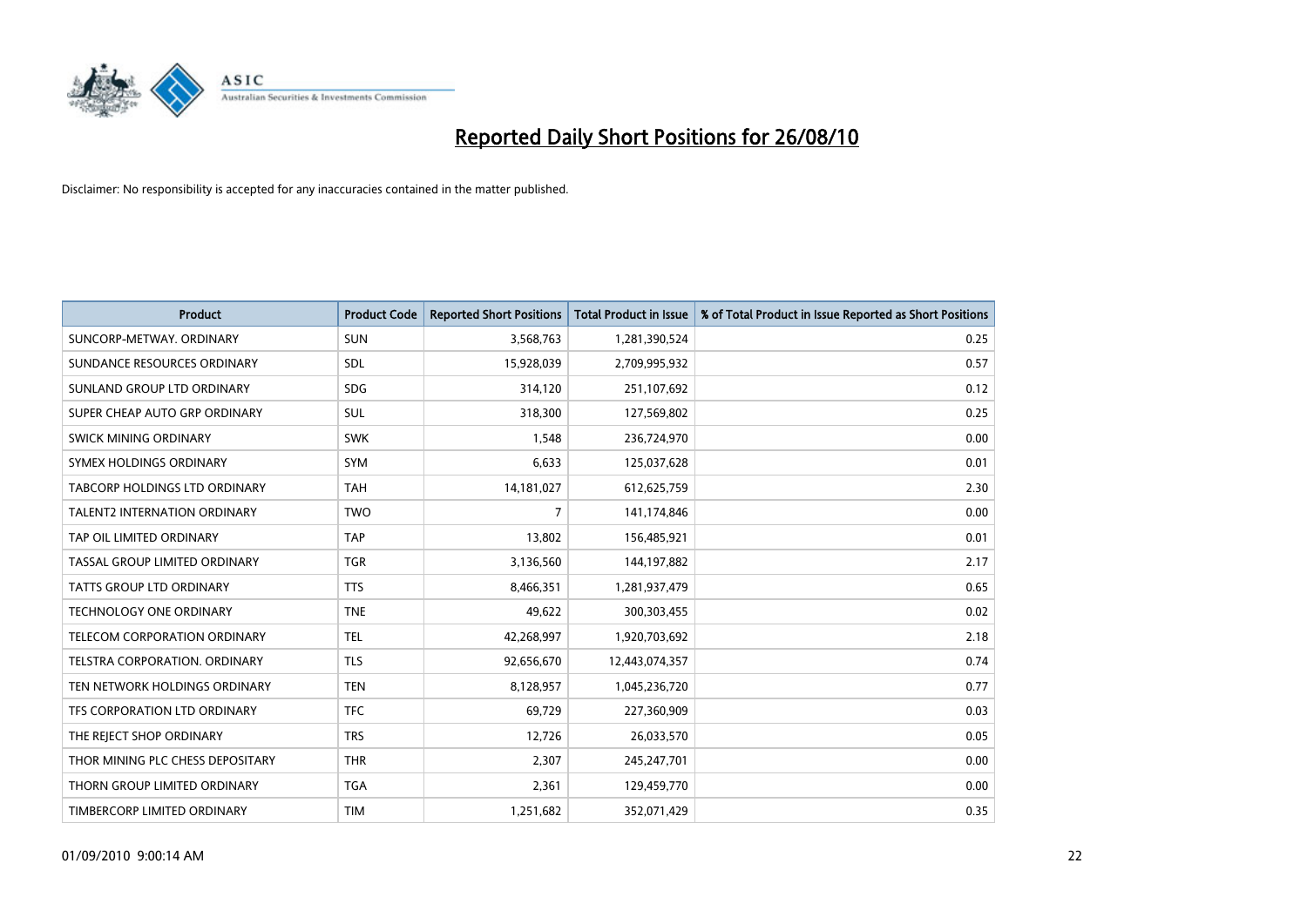

| <b>Product</b>                            | <b>Product Code</b> | <b>Reported Short Positions</b> | <b>Total Product in Issue</b> | % of Total Product in Issue Reported as Short Positions |
|-------------------------------------------|---------------------|---------------------------------|-------------------------------|---------------------------------------------------------|
| <b>TISHMAN SPEYER UNITS</b>               | <b>TSO</b>          | 49.397                          | 338,440,904                   | 0.01                                                    |
| TNG LIMITED ORDINARY                      | <b>TNG</b>          | 4,321                           | 258,055,076                   | 0.00                                                    |
| TOLL HOLDINGS LTD ORDINARY                | <b>TOL</b>          | 8,419,067                       | 702,867,609                   | 1.19                                                    |
| TORO ENERGY LIMITED ORDINARY              | <b>TOE</b>          | 35,404                          | 964,936,676                   | 0.00                                                    |
| <b>TOWER AUSTRALIA ORDINARY</b>           | <b>TAL</b>          | 1,398,623                       | 415,928,881                   | 0.32                                                    |
| <b>TOWER LIMITED ORDINARY</b>             | <b>TWR</b>          | 689,519                         | 260,631,787                   | 0.26                                                    |
| TOX FREE SOLUTIONS ORDINARY               | <b>TOX</b>          | 94,770                          | 91,765,500                    | 0.09                                                    |
| TPG TELECOM LIMITED ORDINARY              | <b>TPM</b>          | 316,809                         | 767,849,104                   | 0.04                                                    |
| TRANSFIELD SERV INFR STAPLED SECURITIES   | <b>TSI</b>          | 351,500                         | 432,184,488                   | 0.08                                                    |
| <b>TRANSFIELD SERVICES ORDINARY</b>       | <b>TSE</b>          | 207,946                         | 414,278,904                   | 0.05                                                    |
| TRANSPACIFIC INDUST. ORDINARY             | <b>TPI</b>          | 12,230,621                      | 960,638,735                   | 1.27                                                    |
| TRANSURBAN GROUP TRIPLE STAPLED SEC.      | <b>TCL</b>          | 5,813,134                       | 1,414,667,986                 | 0.40                                                    |
| TRINITY GROUP STAPLED SECURITIES          | <b>TCO</b>          | 3,419                           | 231,701,539                   | 0.00                                                    |
| TROY RESOURCES NL ORDINARY                | <b>TRY</b>          | 93,710                          | 87,474,323                    | 0.10                                                    |
| <b>UGL LIMITED ORDINARY</b>               | UGL                 | 5,044,027                       | 165,928,705                   | 3.02                                                    |
| UNILIFE CORPORATION CDI 6:1               | <b>UNS</b>          | 24,000                          | 238,135,980                   | 0.01                                                    |
| UXC LIMITED ORDINARY                      | <b>UXC</b>          | 678,611                         | 295,782,304                   | 0.22                                                    |
| VALAD PROPERTY GROUP STAPLED US PROHIBIT. | <b>VPG</b>          | 4,765,796                       | 2,287,682,926                 | 0.21                                                    |
| <b>VDM GROUP LIMITED ORDINARY</b>         | <b>VMG</b>          | 11,116                          | 195,613,088                   | 0.01                                                    |
| <b>VENTURE MINERALS ORDINARY</b>          | <b>VMS</b>          | 6,500                           | 168, 163, 334                 | 0.00                                                    |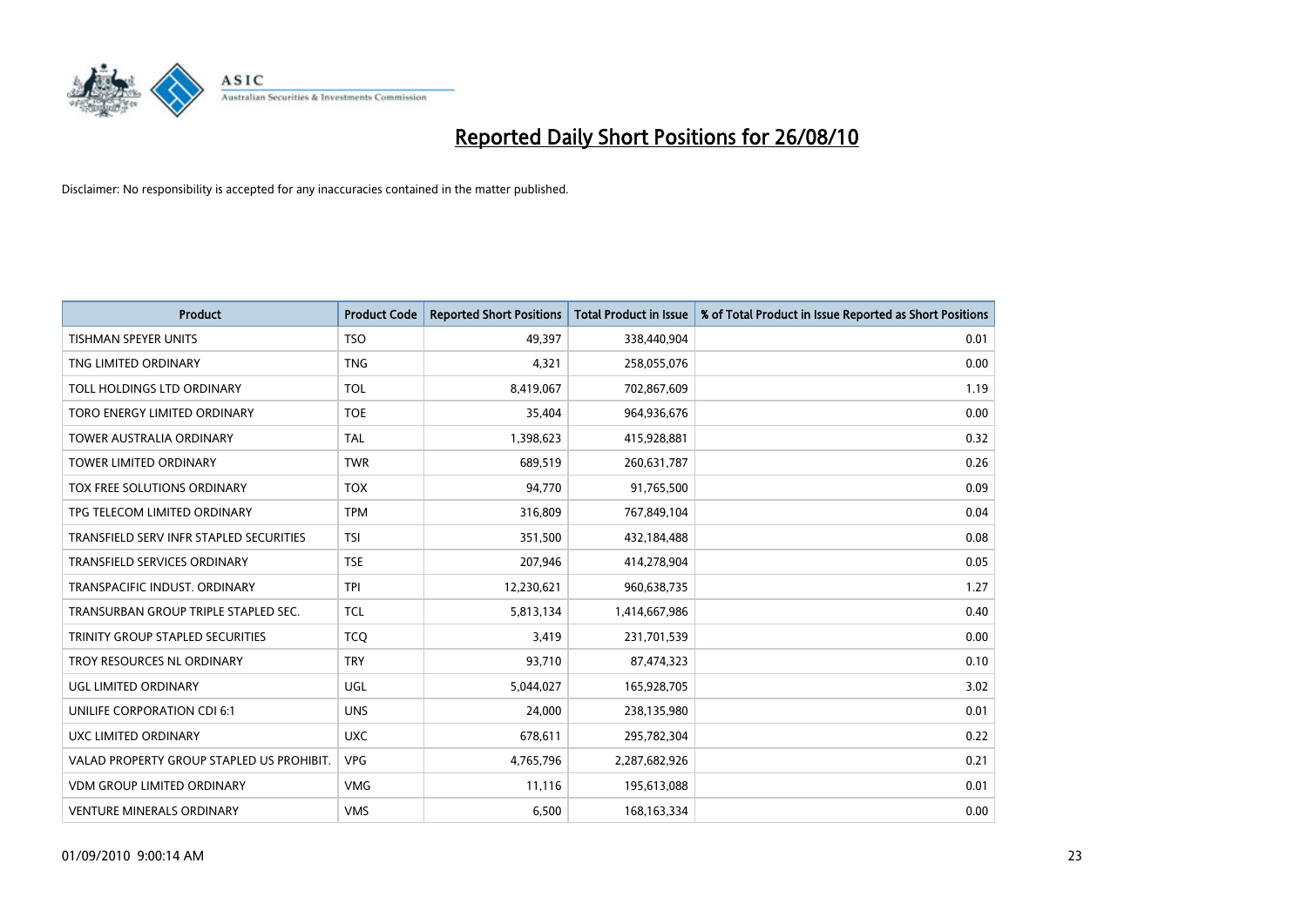

| <b>Product</b>                            | <b>Product Code</b> | <b>Reported Short Positions</b> | <b>Total Product in Issue</b> | % of Total Product in Issue Reported as Short Positions |
|-------------------------------------------|---------------------|---------------------------------|-------------------------------|---------------------------------------------------------|
| <b>VILLAGE ROADSHOW LTD ORDINARY</b>      | <b>VRL</b>          | 682                             | 114,217,649                   | 0.00                                                    |
| VILLAGE ROADSHOW LTD 'A' CLASS PREFERENCE | <b>VRLPA</b>        | 19,559                          | 52,235,451                    | 0.04                                                    |
| <b>VIRGIN BLUE HOLDINGS ORDINARY</b>      | <b>VBA</b>          | 17,203,714                      | 2,209,126,568                 | 0.77                                                    |
| VISION GROUP HLDGS ORDINARY               | <b>VGH</b>          | 78,000                          | 72,671,765                    | 0.11                                                    |
| <b>VITA GROUP LTD ORDINARY</b>            | <b>VTG</b>          | 75,190                          | 141,247,800                   | 0.05                                                    |
| VITERRA INC CDI 1:1                       | <b>VTA</b>          | 2,098                           | 68,629,939                    | 0.00                                                    |
| <b>WAREHOUSE GROUP ORDINARY</b>           | <b>WHS</b>          | 322,008                         | 311,195,868                   | 0.10                                                    |
| WATPAC LIMITED ORDINARY                   | <b>WTP</b>          | 16,204                          | 181,326,206                   | 0.00                                                    |
| <b>WDS LIMITED ORDINARY</b>               | <b>WDS</b>          | 63,001                          | 143,107,458                   | 0.04                                                    |
| WEBJET LIMITED ORDINARY                   | <b>WEB</b>          | 94,969                          | 76,861,278                    | 0.13                                                    |
| WESFARMERS LIMITED ORDINARY               | <b>WES</b>          | 21,905,370                      | 1,005,169,707                 | 2.14                                                    |
| WESFARMERS LIMITED PARTIALLY PROTECTED    | <b>WESN</b>         | 2,305,364                       | 151,902,455                   | 1.51                                                    |
| WEST AUSTRALIAN NEWS ORDINARY             | <b>WAN</b>          | 6,542,835                       | 216,011,546                   | 3.02                                                    |
| <b>WESTERN AREAS NL ORDINARY</b>          | <b>WSA</b>          | 6,160,807                       | 179,735,899                   | 3.44                                                    |
| WESTERN DESERT RES. ORDINARY              | <b>WDR</b>          | 948                             | 134,511,656                   | 0.00                                                    |
| WESTFIELD GROUP ORD/UNIT STAPLED SEC      | <b>WDC</b>          | 7,697,366                       | 2,307,773,663                 | 0.30                                                    |
| WESTPAC BANKING CORP ORDINARY             | <b>WBC</b>          | 21,377,640                      | 2,989,157,386                 | 0.68                                                    |
| WHITE ENERGY COMPANY ORDINARY             | <b>WEC</b>          | 6,227,386                       | 284,212,354                   | 2.18                                                    |
| WHITEHAVEN COAL ORDINARY                  | <b>WHC</b>          | 1,170,570                       | 493,650,070                   | 0.24                                                    |
| WHK GROUP LIMITED ORDINARY                | <b>WHG</b>          | 34,194                          | 264,254,166                   | 0.01                                                    |